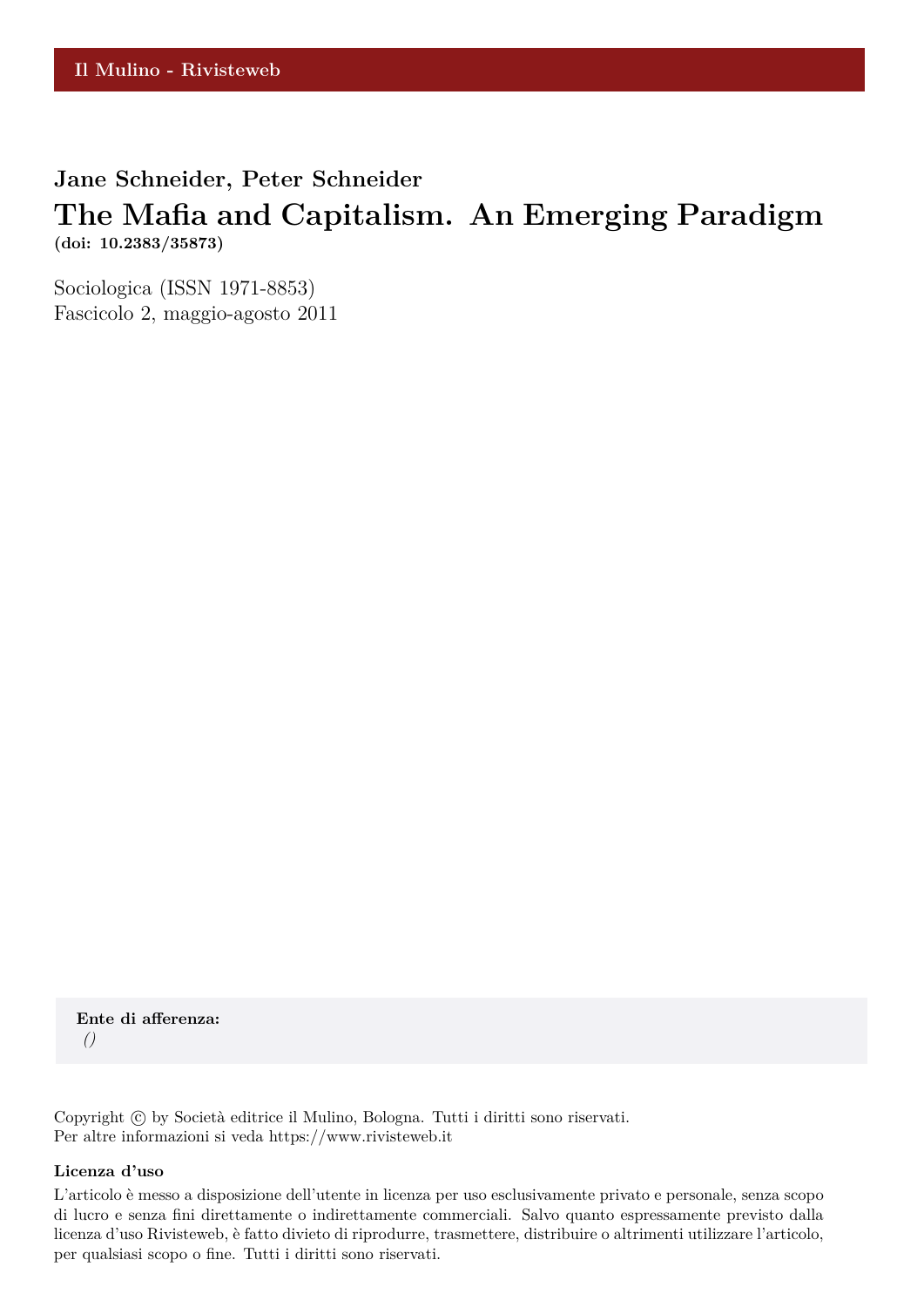Symposium / "Telling about the Mafia": Research, Reflexivity, and Representation, edited by Marco Santoro

# **The Mafia and Capitalism**

# An Emerging Paradigm

*by* Jane Schneider *and* Peter Schneider

doi: 10.2383/35873

We began field research in the interior of Western Sicily in 1965 because we had become intrigued by peasant societies – their cultures, politics and economies as documented by historians and social scientists. A pioneer of peasant studies in anthropology, Eric Wolf, and his colleague Marshall Sahlins, were our teachers at the University of Michigan where we pursued PhD degrees in cognate disciplines (Peter in social psychology, Jane in political science). Sahlins and especially Wolf were philosophically influenced by Marxism and employed Marxist categories to illuminate the dynamics not only of industrial capitalism and imperialism, but also of the myriad rural populations drawn into capitalist processes of production. Both also participated actively, as did we, in the anti-Vietnam War movement on the Michigan campus, a movement that sought to understand why Vietnamese peasants had become revolutionary.

In this context we were exposed to the British historian Eric Hobsbawm's classic text, *Primitive Rebels* [Hobsbawm 1959], which introduces the concept "social bandits": persons defined by the state as criminals who, however, spring from, represent, and are protected by peasant communities beset by extreme poverty and oppression. Blurring the line between crime and rebellion, bandits were sheltered by villagers who identified with their defiance. Describing them as "prepolitical," driven by inchoate rage against rapacious landlords and disruptively expanding capitalist markets, Hobsbawm included Sicilian bandits and mafiosi among his examples. His analysis prompted us to think of Sicily as a potentially rich terrain for peasant studies.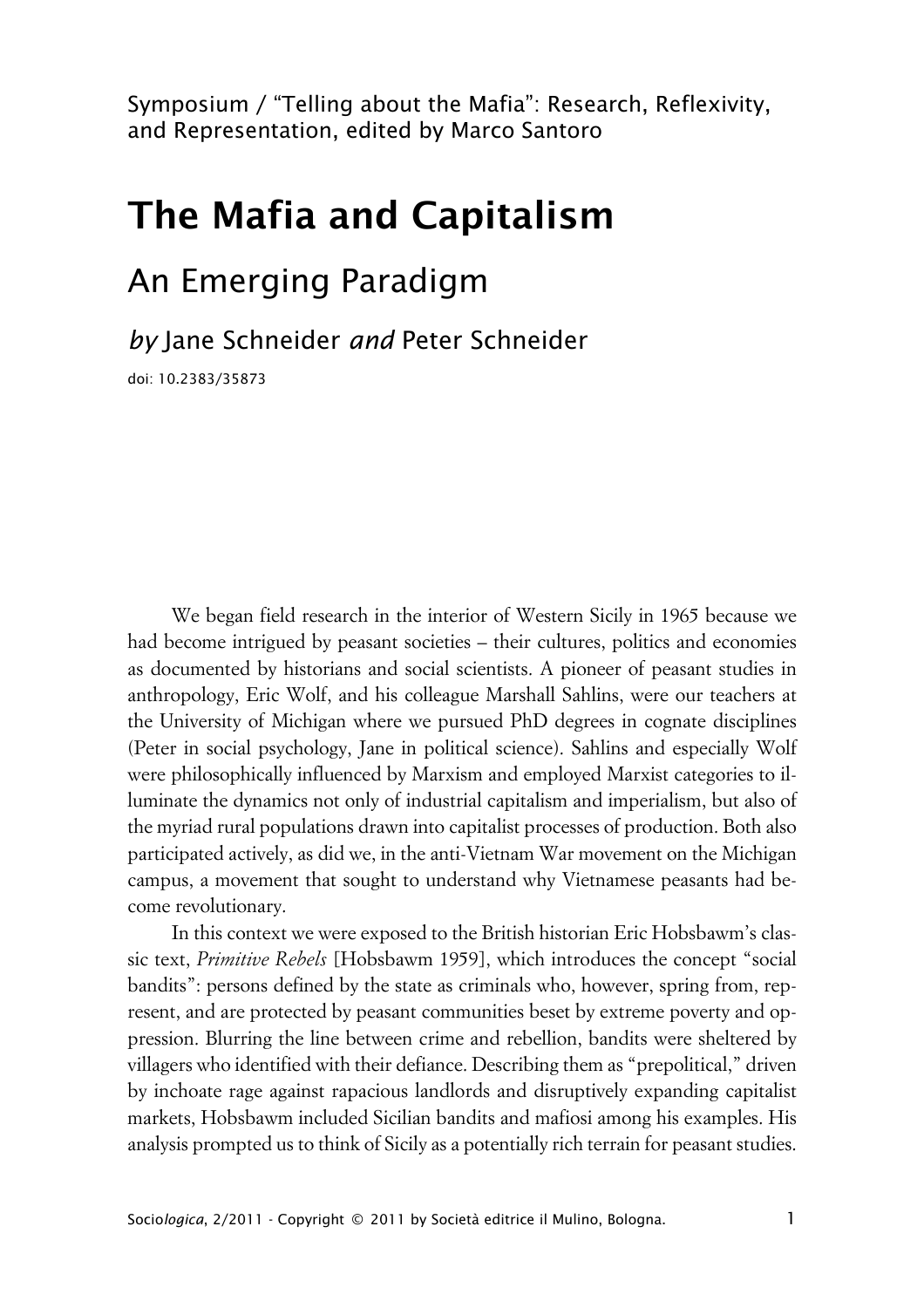In the following pages we trace how our experiences as fieldworkers in Sicily – first, during the 1960s and 1970s, in the rural town of Sambuca di Sicilia (called Villamaura in our published work), and subsequently, during the 1980s and 1990s, in Palermo – led us to re-think Hobsbawm's premise, and continue to re-think the role of "mafias" in the history of capitalism. We should note that, at the outset Sicily's mafia was not the main focus of our research in Sambuca, even though it was hardly a topic we could sidestep, given the town's location near the Belice valley where the Western, which is to say "mafia," provinces of Agrigento, Palermo and Trapani intersect. Over our nearly two-year residence in the town, from 1965 to 1967, we got to know local mafiosi, who, to paraphrase one of them, "taught us some of the words but not the music" [see Schneider and Schneider 1976]. During the 1970s, our attention shifted to a research project on historical demography, in which we examined class differences in fertility control and changing family composition from 1850 to the 1960s [Schneider and Schneider 1996]. Sambuca remained our base of operations for that study and local friends and contacts continued to teach us "words without music." Fieldwork during the 1980s and '90s took place in Palermo, where we studied the intersection of the mafia with emerging nodes of the antimafia struggle, now without any direct access to mafiosi [Schneider and Schneider 2003].

We lived in Palermo for seven summers between 1987 and 1999, and for six months in 1996. During the first two summers we shared a house with a friend who had been involved in the earliest moments of the antimafia movement. This was followed by two summers in a house located in the Matteotti section of Palermo north, a comfortable base from which to travel the city, interviewing activists and magistrates involved in the antimafia, attending meetings, conferences and symposia; observing public demonstrations, and "chewing the fat" with friends and colleagues. During the summer of 1989 we accepted the hospitality of an antimafia priest in the rectory of his church in the Albergheria quarter of the historic centre. Then during our longer stay in 1996, we rented a small apartment in the same popular quarter. Walking the quarter's narrow street, shopping in its lively street market, Ballarò, entering homes that ranged from humble ground-floor one room dwellings to a Sixteenth century palazzo, we developed an appreciation of the challenges involved in restoring the old centre without harming its residents.

Our home during the summer 1999 was just beyond the old city walls, along the road toward Monreale. Then, and in 1996, we studied antimafia interventions to "recuperate" the urban landscape of Palermo, as well as antimafia programs of "education to legality" in the schools. Of particular help in the latter were the principals and teachers of four middle schools, located in the peripheral and more or less troubled neighbourhoods of Zen II to the far north, Noce and Uditore to the west,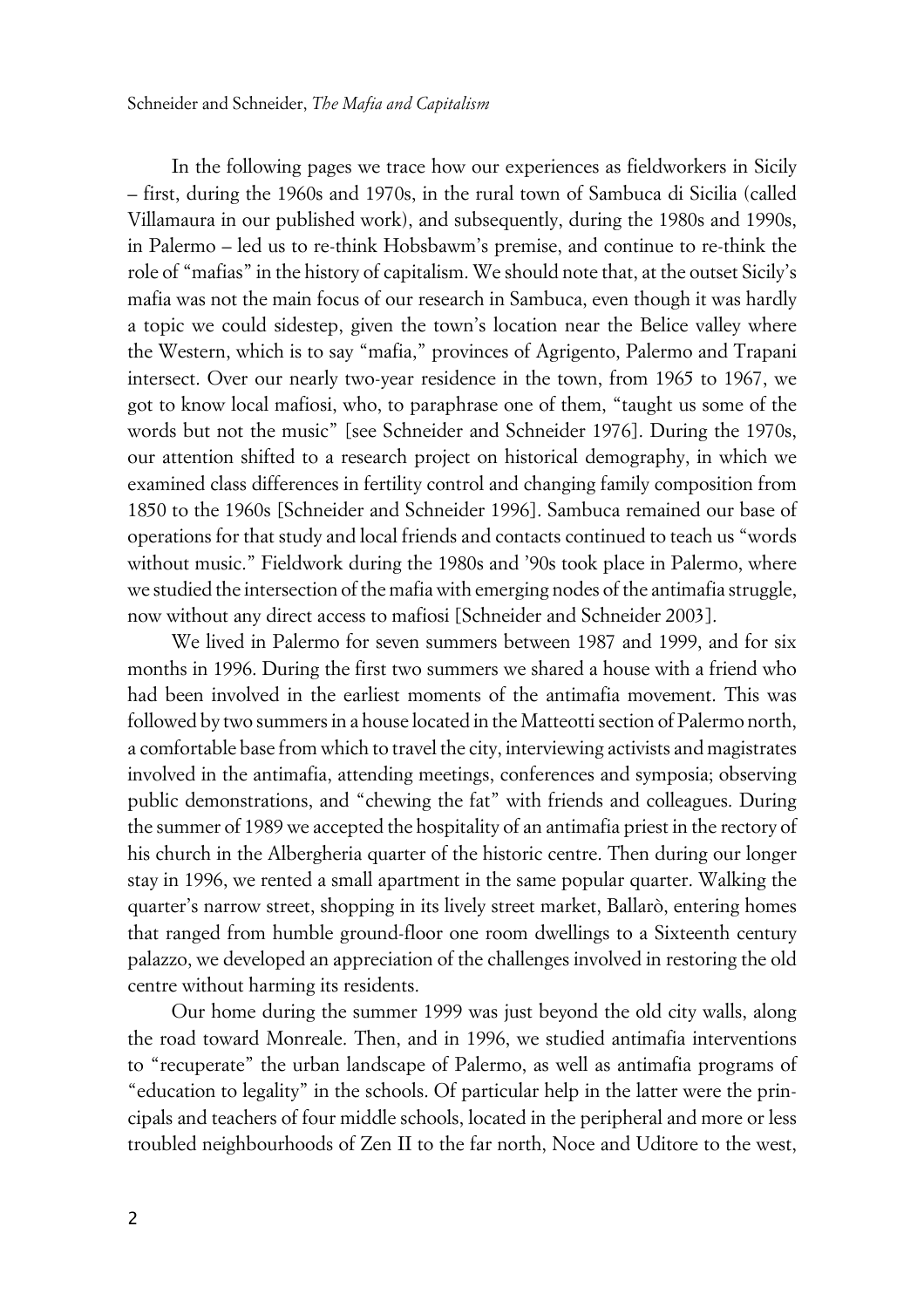and Falsomiele to the south-east. They invited us to observe their antimafia programs, and helped us interview a sample of parents of children in each school.

## **xMafia and Capitalism**

Regarding the role of the mafia in the history of capitalism in Sicily, the rural fieldwork of the 1960s and 1970s brought to light a cluster of challenges to our initial presuppositions: the writings on the mafia of Left intellectuals and journalists in Sicily; the work of our fellow researcher, Anton Blok, who published a provocative critique of Hobsbawm's "social bandit" concept in 1972; and Peter Schneider's almost accidental inclusion in the ritual life of Sambuca's *cosca*. With time we came to see mafiosi as closer to "capital" than to "labour," or better as mediators, wellplaced through networks of "friends of friends" to broker favours for businessmen, landowners, and politicians. Then came the discovery, thanks in part to *pentito* testimony in the early 1980s, and in part to a new generation of (mainly) Sicilian scholars of organized crime, that the mafia was and had always been considerably more institutionalized, modern, commercially engaged, and entwined with national as well as regional powerholders, than we had previously imagined.

Most recently, we have encountered the work of economic sociologists who have theorized the mafia, and mafia-like formations in countries other than Italy, as "industries of protection." Although this position remains open to debate, particularly with regard to the interplay of political and economic elements, it opens the door to conceptualizing the mafia as a normal facet of capitalism, no more outside its political economy than the other capitalisms to which we add such qualifiers as "merchant," "industrial," "finance," "proto," or "crony." Tentatively adopting the expression "mafia capitalism," we have come a long way from the *Primitive Rebels* image with which we began. Correspondingly, our understanding of capitalism's many facets has evolved.

### **xLeft Readings of the Mafia: the 1960s and 1970s**

Like most ethnographers, we chose our field site, Sambuca, partly because it met certain criteria (the size of the community, its location within the "profound Sicily" of vast estates or latifundia), and partly because of less calculated impulses (we were attracted to its townscape, the people seemed hospitable, we had contacts there through a friend in Palermo, we would be within an hour's drive of Blok, already working in Contessa Entellina). To our surprise, Sambuca differed from most other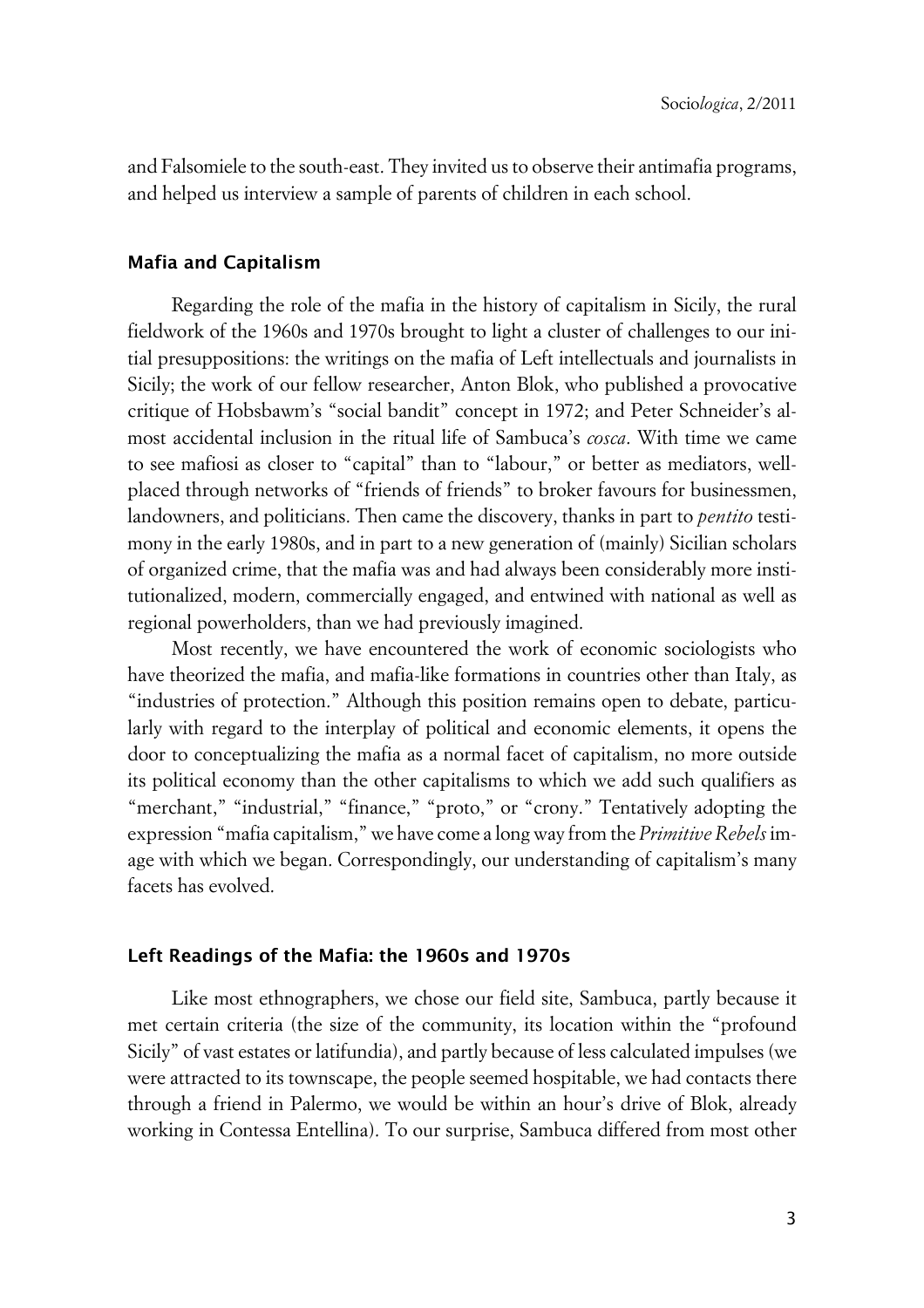rural towns in having a viable communist administration (it was nicknamed "*la piccola Mosca*") and, thanks to a large and progressive artisan class, a Left wing political history.

In the early 1990s, in an extended interview with Pino Arlacchi, Antonio Calderone, an important pentito, clarified what everyone in Sambuca suspected in the 1960s. It was "always known," he said, "that we (mafiosi) could not get along with the Left […] that we have nothing in common with the Communists." Conversely, many politicians of the centre, above all among the Christian Democrats, became "representatives of the mafia" thanks to its voting power [Calderone in Arlacchi 1993, 182-184; see also Rossetti 1994, 183-184]. Remarkably, we saw, first hand, how this could be so. In "red" Sambuca, the local PCI would count on party discipline to enforce its singular slate of preference votes. The DC and Republicans, by contrast, were torn by internal factions, even at the local level. Faction leaders dictated preferences for their chosen candidates through face-to-face encounters, often mediated by mafioso *galoppini*. Any voter whose loyalty was doubted was instructed to cast his or her preference votes in a particular, idiosyncratic order. Observers (ourselves among them) were free to assemble at the polling place as the ballots were being read off, to determine if those particular combinations were actually voted. Voters who dared to flaunt the instructions they were given knew that their "disloyalty" would be revealed.

Living in Sambuca, we were soon exposed to the Communist Party's analysis of the mafia. *L'Ora*, the Left newspaper of the time, which courageously reported on mafia-linked scandals, was widely read in the local artisans' *circolo* while among the local notables was Giuseppe Montalbano, a Communist deputy in the Regional Parliament, professor of law at the University of Palermo and author of numerous essays on the mafia. We visited him at his residence outside of Palermo and he (like other Palermo intellectuals) gave us volumes of material to read.

Similar to most Leftists of the 1950s and 1960s, Montalbano viewed mafia power through the optic of the Sicilian peasants' struggle for land reform at the end of World War II. In polemical opposition to the racist prejudice that "Sicilians are by […] nature delinquents, all mafiosi or tending to be mafiosi" [Montalbano 1949, 5; Montalbano 1964] he elaborated a "class analysis," according to which Sicily's "overbearing" landed class had cradled a system of cliques and clienteles congenial to organized crime, against which its lawful middle class was too weak to respond. In effect, mafiosi constituted an occult middle class that secretly inserted its tentacles into every social stratum, imposing personnel on the landed aristocracy while intimidating the peasantry. To eradicate the mafia, it would never be enough to activate the criminal justice sector; it would be necessary to develop the island's backward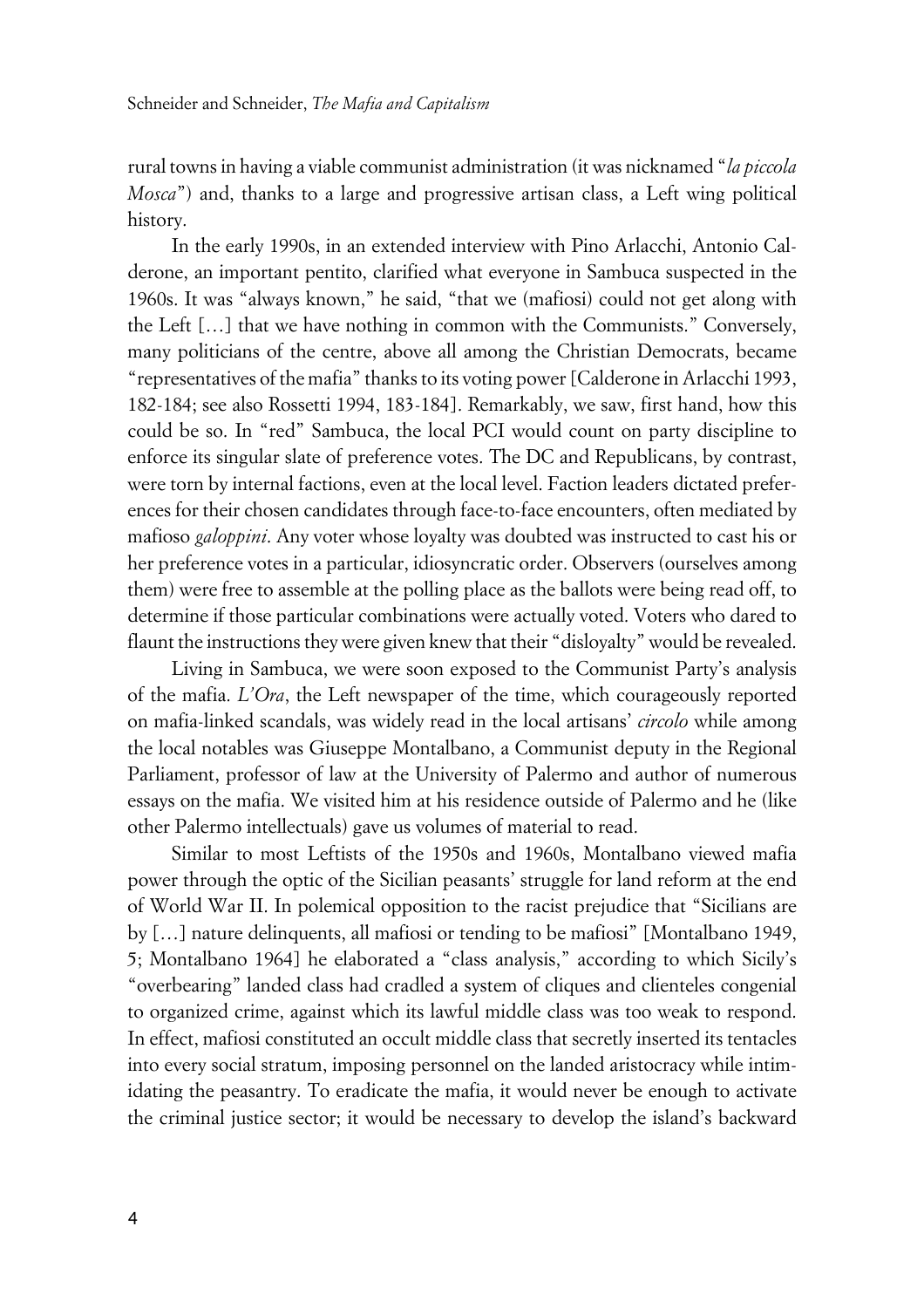economy and restructure its oppressive class relations, first and foremost by re-distributing land to peasants.

Evidence in support of Montalbano's argument was not hard to come by, beginning with the Portella della Ginestra massacre of May Day 1947, when the legendary bandit Giuliano and his followers fired into a crowd of peasants, killing 12 and wounding 33, most probably at the behest of powerful *latifondisti* opposed to land reform [Santino 1997, 143-144]. In 1963, the Communist Party federation of Palermo calculated that, since the end of the War, 27 union activists, communists and farm labourers had been killed by the mafia in Palermo Province; 57 in Western Sicily as a whole [Paoli 1997, 282;] Alongi [1997, 81] gives the lower figure of 47 assassinations of Left wing leaders and peasants between 1945 and 1966 for all of Sicily. The killers were either not apprehended or absolved for lack of proof. Nevertheless, in 1950, a Land Reform law was passed. It targeted abandoned or poorly cultivated large estates for division among peasant cooperatives and advanced cheap credit for the purchase of agricultural machinery. In addition, the national government set up a generous "Fund for the South" (the *Cassa per il Mezzogiorno*) to finance industrial and commercial development. Alas, mafiosi, the "grand electors" of politicians who allocated the new resources, monopolized the contracts to build roads and dams, haul construction materials to sites of agrarian transformation, and organize the cooperatives that purchased the government-financed harvesters, threshers and combines. Historically, rural mafiosi had protected the properties of large and small landowners for a fee (the notorious beak-full or *pizzo*); helped wholesalers and retailers of agricultural products structure and protect their businesses; engaged in commerce themselves, including the transport and sale of stolen meat. Now they also trafficked in jobs – white-collar government jobs – on behalf of themselves and their clients.

Living in Sambuca in the mid-1960s, we were keenly aware that the land reform, by mechanizing agriculture, had underwritten a massive exodus of rural labour – to northern Italy, northern Europe, and to the cities of the region. For many Left intellectuals, the resulting urbanization of Sicily actually carried the promise that the mafia, understood as the product of an obsolete agrarian class structure, would disappear. To the contrary, however, mafia bosses, capital, and methods penetrated the expansion of the urban environment, evident in patterns of rigged bidding, protection racketeering, and bribery in the construction industry. Already in 1956, in a speech to the Regional Assembly, Montalbano drew prescient attention to a mafia "war" on urban turf, provoked by the transfer of the wholesale produce market from Zisa to Acquasanta in Palermo [Montalbano 1956]. This and subsequent writings anticipated Mario Mineo's concept of a new, urban "*borghesia mafiosa*," parasitic and non-productive like its agrarian forerunner. Protected by all levels of government,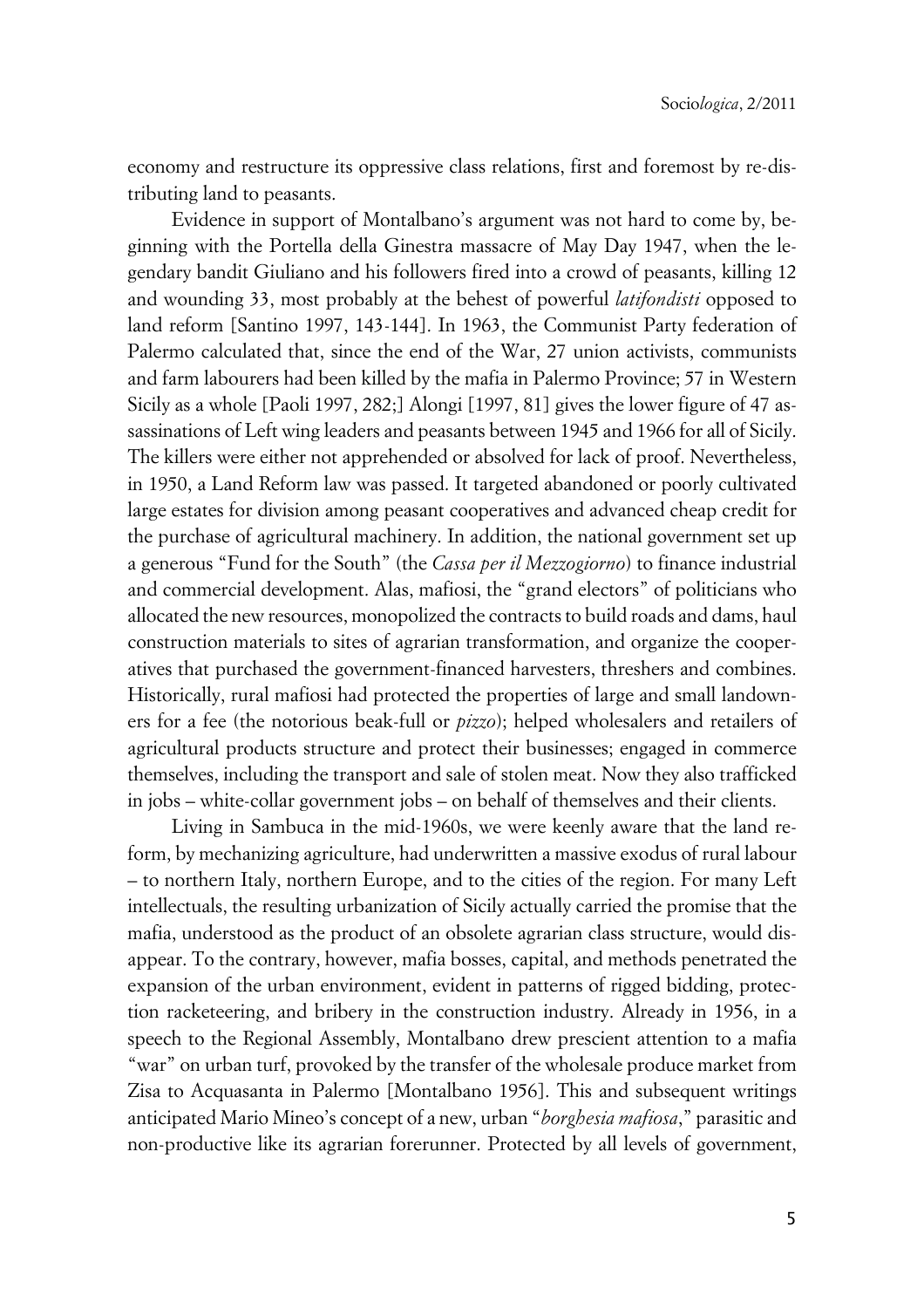this group could even be found in cities of the once mafia-free eastern provinces [see Mineo 1995; Santino 1988, 204; Santino 2000, 233-234, 249-250]. The ominous growth of an urban mafia, largely ignored by the older Left, found further confirmation in *L'Ora*'s investigative reporting on construction industry scandals, such as the collapse of many buildings in Agrigento in 1967 (on a day when we were visiting that provincial capital). Certainly it was a point of reference for Sicily's "New Left" intellectuals, some of whom we came to know.

## **xBlok and Hobsbawm**

Consolidating this turn in our understanding of the mafia, in which we were coming to view it as closer to the power centres of Italy's political economy than to subaltern "resistance," was Blok's evolving critique of Hobsbawm, growing out of his archival and ethnographic research in Contessa. In "The Peasant and the Brigand; Social Banditry Reconsidered" [Blok 1972], and *The Mafia of a Sicilian Village* [Blok 1974], Blok challenged Hobsbawm's romanticism on the grounds that so-called "social bandits" also preyed on peasants, became landlords' retainers, and depended on landlords and corrupt officials for protection. To peasants they might seem like "Robin Hoods," but this was because they deliberately promoted an image of themselves as mythic heroes (Hobsbawm [1972, 504], in response, claimed never to have generalized about all bandits, and to have insisted that ambiguity was "the crucial fact of the bandit's social situation.")

At that time, along with Blok and Henner Hess, we did, however, question the unicity of the mafia – the extent to which it was a single translocal organization. Our point of view was well captured by Charles Tilly who, in his introduction to Blok's book, wrote that Sicily

has never had any single organization one could properly call The Mafia. The mafia supergang is a simplifying fiction, invented by publicists and by Fascist officials charged with eliminating Southern Italian lawlessness. On the other hand, there really are *mafiosi* – men wielding power through the systematic use of private violence. The sum of their actions makes up the phenomenon called *mafia* [Tilly 1974, xiv; see also Hess 1998].

Consistent with this image of mafia as an amorphous phenomenon, rather than the mafia as an organization, we shared the widespread skepticism of the time that mafiosi were initiated into "families" through secret rites. To acknowledge the existence of initiation ceremonies gave too much credence to the model of the mafia developed by the fascist prefect, Cesare Mori, whose police actions of 1926-27 were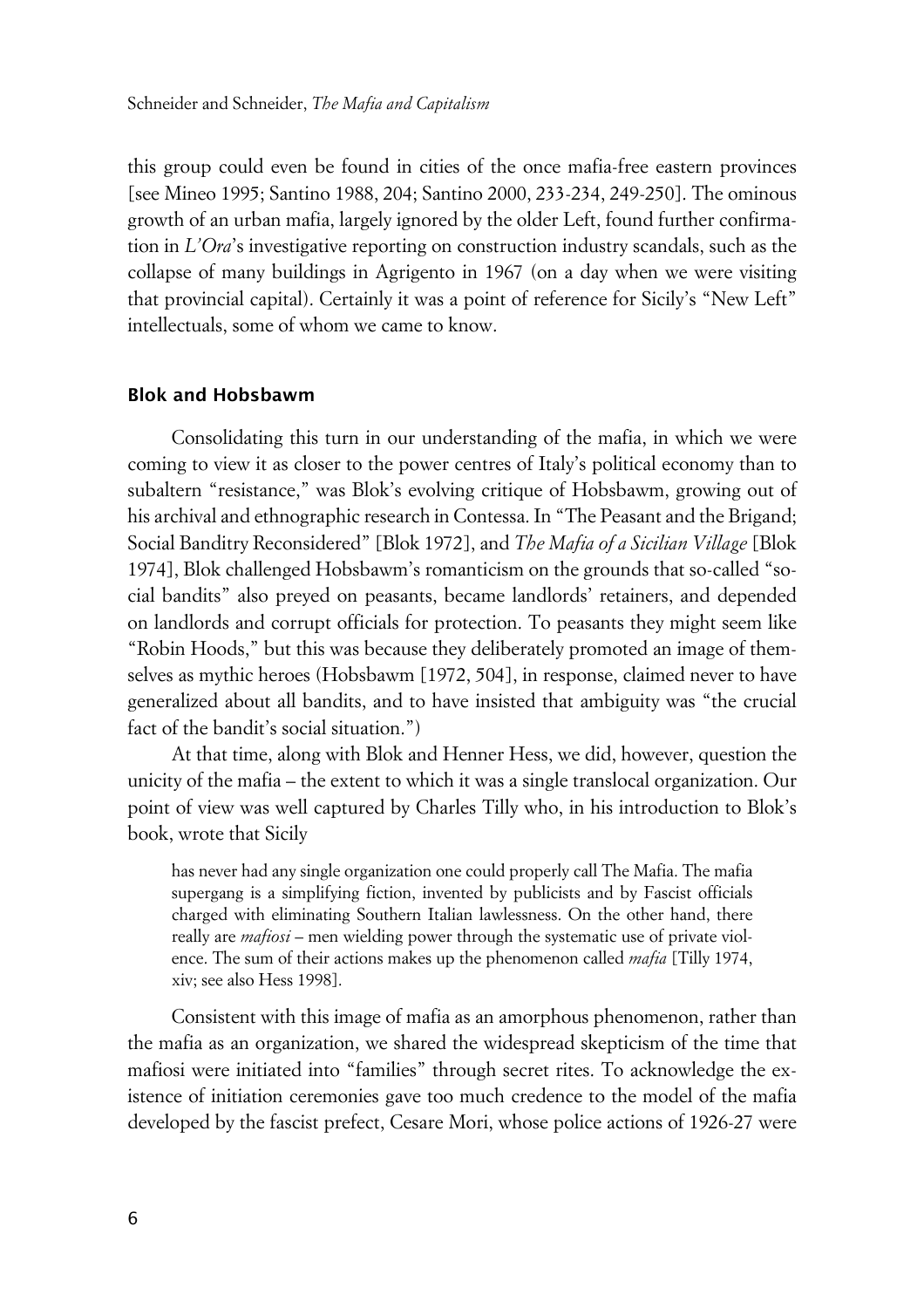based on the premise that mafiosi belonged to an "*associazione a delinquere*" – a vast and centralized criminal organization with clearly defined boundaries, rules, and goals [see Blok 1974, 144-145]. And yet, staring us in the face was what we might call the mafia's cultural production, at least marginally accessible to us through the friendships we made with mafiosi and their families in Sambuca. Peter had the opportunity to participate in a series of mafia banquets, and he and Jane observed first hand other noteworthy practices: how women raised their children, particularly those who displayed some roguish talent, to become members of "the company;" how they and their menfolk looked after the immediate families of mafiosi who were in prison; how cousin marriage, especially between the offspring of brothers, occurred with greater frequency among mafiosi than in the population at large; how mafia men held court for local protagonists of all kinds, and indulged in transgressive fun and games in which they performed parodies of women and mocked the Church.

As described in other publications [Schneider and Schneider 2003; Schneider and Schneider 2011], there were five banquets in five towns over a period of several months, organized by mafiosi to celebrate a peace that would resolve conflict among competing meat dealers. A succession of hosts cooked lavish, multi-course meals for each occasion and invited strategic outsiders: the mayors, veterinarians, and some priests of the participating towns, as well as a few young, would-be mafiosi. At all of the events, a small contingent entertained the others with ribald parodies of the Catholic mass, nicknamed the *messa minghiata* because, instead of chanting "amen," the guests were led to cry "*a-minchia*," the Sicilian slang for penis. Tablecloths served as priestly garments, a beach umbrella and bell evoked ritual intent and, as the gatherings became more elaborate, fireworks appeared. On the fifth occasion, one of the bon vivants appeared in drag.

At the time, in the 1960s, we understood that the banquets created a liminal space, separated, both culturally and psychologically, from the norms of everyday society; here mafiosi felt free to valorize an aggressive, potentially violent, and at times grotesque masculine identity. We saw, too, how their antics enmeshed non-mafiosi in networks of reciprocity; such scatological, and hilarious, entertainment was the prerogative of a privileged elite – the "*amici degli amici*." Most important, the "horsing around" appeared to at least temporarily suppress conflict and build trust among competitors in the highly fractious meat business, whose profits rested in part on the slaughter and marketing of rustled sheep and cattle.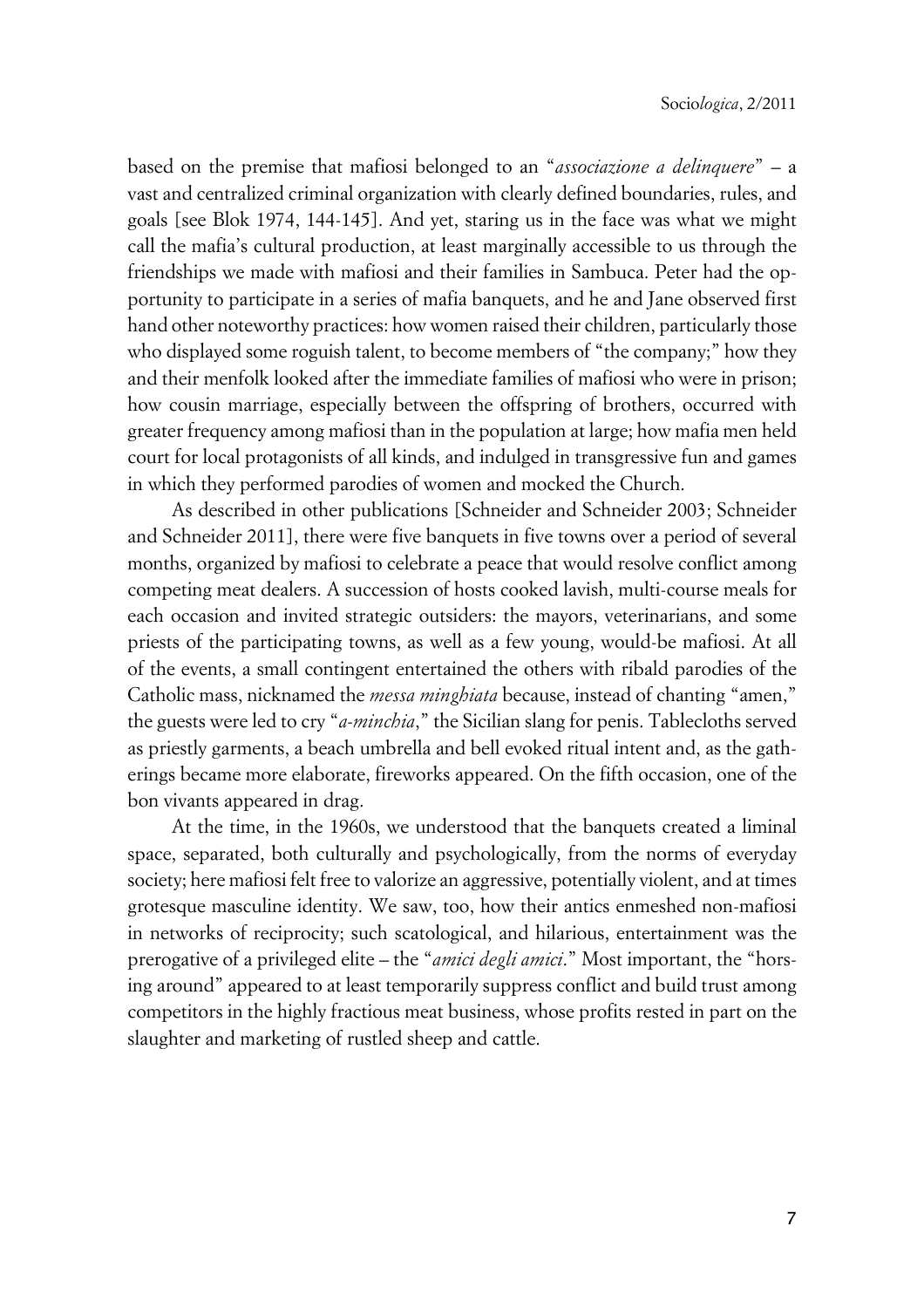## **x1980s Corrective**

Fast forward to the 1980s. Having completed our work on family composition and fertility control, we undertook to study the mafia and the emergent, Palermo-centred, antimafia social movement. Our earlier model of disparate and locally autonomous mafia groups, each somewhat diffuse or amorphous, fell by the wayside, thanks especially to revelations of the *pentiti*, and to the research of the young *Meridionalisti*. For example, we were quickly disabused of our skepticism regarding initiations. The new sources described induction ceremonies in which novices held the burning image of a saint while their sponsor pricked their finger and, mixing the symbolically laden blood and ashes, made them swear an oath of life-long loyalty to the mafia and silence before the law. The new generation of historians further traced this rite (which, by the way, was filmed by the F.B.I. as part of their surveillance of the American mafia in Providence, Rhode Island) to the covert masonic lodges of the Nineteenth century, whose members overlapped with incipient mafiosi in Sicilian prisons [Pezzino 1992, 47-58; Pezzino 1995, 5-7, 71-72, 89-119; see also Fentress 2000, 26, 217; Lupo 1993, 182; Paoli 2000; Recupero 1987, 313-314]. Accepting its existence meant acknowledging the coherence of the local, territorially defined *cosca* – a hierarchically structured group with clear ranks, boundaries, and rules or standards for recruitment. *Cosca* leaders demanded, if they did not always receive, newcomers' commitment to life-long loyalty, secrecy toward outsiders, and respect for their authority.

Indices of a uniform, although not necessarily unified, structure became part of our revised conceptualization: mafia *cosche* resembled one another across all of Western Sicily, their members sharing an etiquette, rules of comportment, creativity around nicknames, and consciousness of belonging, regardless of where they lived. Upon entering the territory of another *cosca*, a mafioso was recognized as part of the fraternity, while over time, occasional translocal commissions emerged to coordinate inter-*cosca* activities, at least at the provincial level.

Consistent with this image, the cultural practices we had witnessed in the 1960s turned out to be far from episodic. In his so-called "confession" to journalist Saverio Lodato, the *pentito*, Giovanni Brusca, described the mafia this way: it is, he said,

made up of persons all of whom from the start have to kill, and have to know how to kill... But we also had our good times, in our own way naturally. The grand banquets, great feasts in the countryside were the principal occasions for socializing [...] Women were never admitted... Different men brought different dishes: baked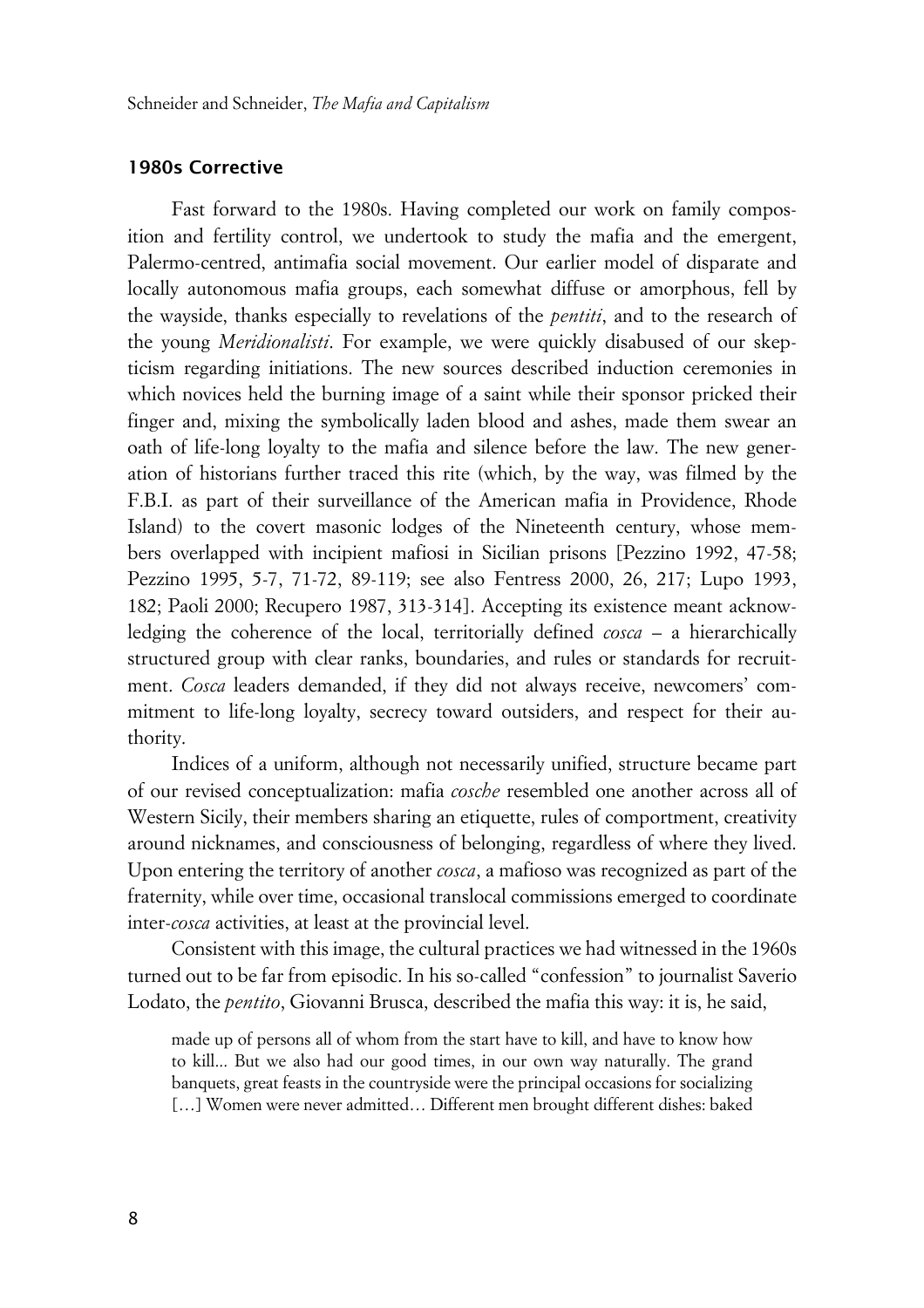pasta, meat, fish, cakes and sweets […] We had some excellent cooks […] They cooked for all their comrades when they were in prison.

The notoriously brutal Brusca also elaborated on the horseplay that women's exclusion made possible:

When everything was ready we sat down and there began a game of offering food and drink; you had to accept whatever you were offered […] We drank champagne and then coffee into the evening, with endless quips and jokes and never a silent moment […] The bloodthirsty killer (became) a jovial and spirited person, full of sympathy for the young men. We also talked about women [...] The banquets almost always ended in general bacchanalia [*baldoria*], with the men throwing around sacks of water and plates and glasses going flying […] not one remained intact.

As before, we considered this banqueting tradition – and similar gatherings like hunting parties – to be a wellspring for the social relations of "mafia business;" it both nurtured fraternal solidarity among potentially violent competitors and obligated strategic outsiders to be "*a disposizione*" when asked for favours.

The favour system most relevant to the mafia had long hinged on the ability of mafiosi to mobilize votes for parties and politicians in a position to influence the criminal justice sector. Because of this exchange, aggressive police officers suddenly found themselves transferred to far off jurisdictions; forensic artifacts and incriminating documents unaccountably disappeared; and criminal trials were moved to different venues at critical moments for reasons that were not made clear. When convictions were obtained, they were often overturned or the sentences reduced on appeal. Multiple *pentito* depositions of the 1980s and 1990s confirmed the centrality of this *quid pro quo*. In addition they exposed a gallery of obliging power-holders that reached to the highest levels of the Italian government, taking in, among others, Giulio Andreotti. Some antimafia activists and prosecutors believed that "persons above suspicion," operating in Rome as well as Sicily, constituted a hidden "third level" of the mafia (above the first-level "soldiers" and second-level "bosses"), and held them responsible for the postwar power of organized crime.

Of related interest, new historical work of the 1980s and 1990s, pioneered by Salvatore Lupo, questioned the centrality of the latifundium to the mafia's development, privileging instead the towns and hamlets of the *Conca d'Oro* – an orchard zone surrounding Palermo – and Palermo city itself. All were loci of an intense commerce linking Sicily with European and transatlantic markets for fruit and wine [see Crisantino 2000; Fiume 1991; Lupo 1984; Pezzino 1995]. In a study of the bishopric of Monreale, Amelia Crisantino found that local armed men deployed violence to gain monopoly control of the most important local resource, ever more precious as the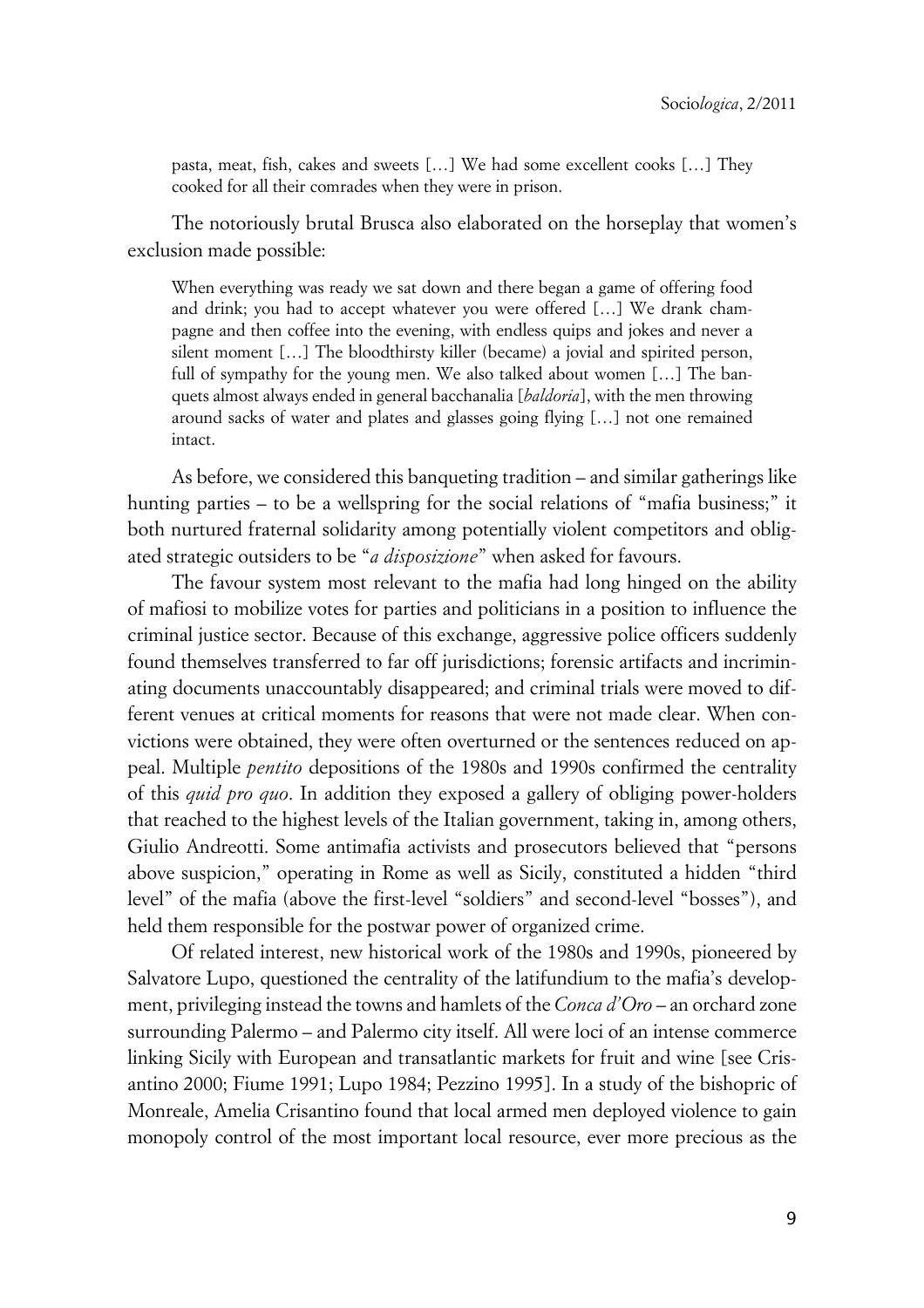orchard economy expanded: water for irrigation. Although sensitive to the limitations of police records for historical reconstruction, Crisantino used them to document how specific state officials – policemen included – colluded to foster the integration of entrepreneurship and violence [Crisantino 2000].

Ultimately, it was not necessary to minimize the contribution of a rural "brigand corridor," plagued by animal rustling and flanked by latifundia, to the genesis of the mafia; the Palermo region itself had long experienced a tension between two modalities, one oriented toward the latifundist interior, the other toward the commercially active port. But the new research did establish the institution's thoroughly modern credentials. Notwithstanding its origin myth based on the legend of the Beati Paoli, the mafia was hardly a feudal holdover, but an organization that crystallized with the rise of the liberal (eventually democratic) nation state, and "free," capitalist markets for land, labour, and many other commodities. Even the view, put forward by Arlacchi and others, of a "traditional," rural mafia becoming a modern, "enterprise mafia" after World War II fell by the wayside. As Lupo convincingly showed, commercial engagements had been integral to the mafia's development from the outset, whether they involved sulphur mining and transport, the export of orchard and vineyard produce, the transshipment of tobacco and, yes, morphine, or the marketing of rustled animals and stolen meat. This perspective made sense of Franchetti's 1876 description [Franchetti 1925] of a producers' cartel for milling grain – a *società dei Mulini* – in which mafiosi monitored members to stay within an agreed upon quota, thus keeping the price of flour artificially high.

During the 1980s and 1990s, Sicilian prosecutors, journalists and scholars pulled back the curtain on "mafia capitalism's" most troubling activity: its involvement in the transnational traffic in heroin. When the French connection was suppressed in the early 1970s, its place was taken by the Sicilian mafia, in turn enjoying a new lease on life, thanks to America's Cold War strategy aimed at containing Soviet influence in Italy – home to Western Europe's largest communist party. Mafiosi, suppliers of votes to the anti-communist Christian Democratic Party on the national as well as regional level, were given impunity as they organized shipments of Southeast and Southwest Asian heroin into the so-called "pizza connection" – a distribution network in the United States. Underlying the audacity of this operation was an important feature of the Cold War evolution of organized crime almost everywhere: its entwinement with the secret services – the "deep politics" – of Western nation states [Ganser 2009; Wilson 2009]. Sicilians suffered the consequences as internecine conflict between crime bosses bloodied the streets of their cities and towns; as horrifying assassinations of antimafia police officers, prosecutors, political lead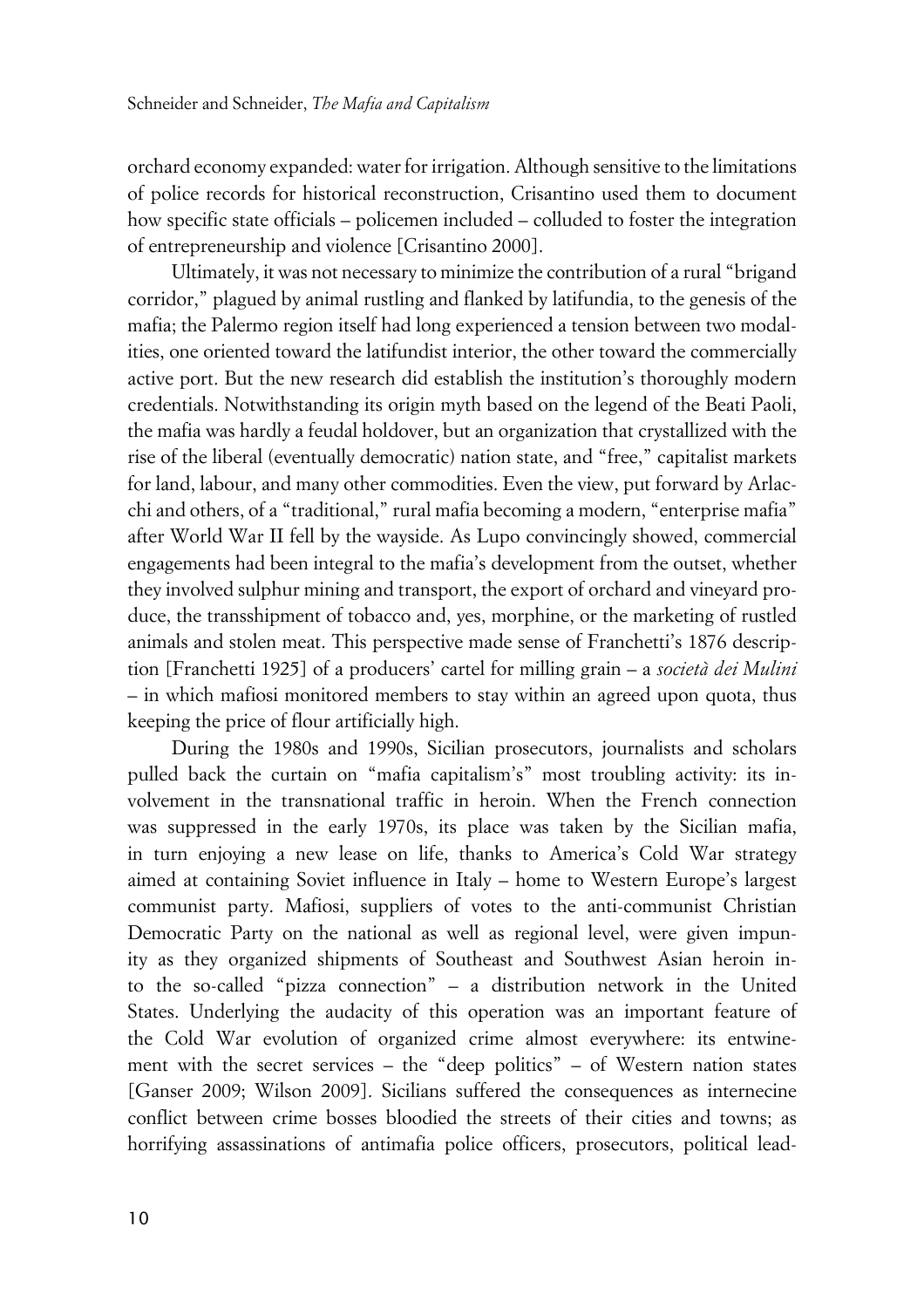ers and journalists unfolded; and as obscure sodalities (like the infamous P2 Masonic lodge) co-involved political and financial elites, national functionaries, and mafia leaders in covert manoeuvres against their country's democratic institutions.

## **x"Mafia Capitalism" as Industry of Protection**

The understandings we arrived at in the 1980s and 1990s were, in short, a foundation for revisiting the relationship of mafiosi to capitalism. Even so, a question remained. Was the mafia itself a capitalist enterprise that, however, relied on physical violence to compete for wealth and power, or was it a violent racket that preyed on the enterprises of others – a kind of "state within a state" as Blok had proposed in 1974. The first position is represented by Diego Gambetta who, in 1993, published *The Sicilian Mafia. The Business of Protection*. Referencing market terms and metaphors, Gambetta defines the mafia as "a specific economic enterprise, an industry which produces, promotes, and sells private protection" [Gambetta 1993, 1]. Both supply and demand for this industry had roots in the Nineteenth century when the Bourbons, then the Liberal Italians, legislated the privatization of property without providing the institutional arrangements necessary to the orderly functioning of a capitalist economy (private and public insurance companies, a well-resourced judiciary and police, enforceable laws governing commercial practice, etc.). Accompanied by outbreaks of banditry and insurrection, this unarticulated leap into the future created immense uncertainty and conflict over the management and disposition of resources, whether in agriculture, urban markets, or local politics. Such were the structural conditions that made protection by force and intimidation a welcome, hence marketable, commodity. Demobilized soldiers, estate guards, bandits and others capable of using physical force, stepped into the breach, becoming mafiosi whose "trademark" qualifications – a unique capacity to control and handle information discreetly, administer violence and intimidation, and cultivate a reputation for power and influence – paved the way to market share.

To some scholars, Gambetta's approach, although productive of fruitful research, risked creating too "economistic" an emphasis on supply and demand, and too narrow a focus on a single commodity, protection [e.g. Lupo 2008, 180; see also P. Schneider 1994]. In particular, although the model acknowledges that the mafia's latent violence itself provokes tension and uncertainty, it does not characterize the offer of protective services as extortionist or parasitic. Perhaps, following Catanzaro, it is more illuminating to think of the mafia as a *quasi-political* formation with inter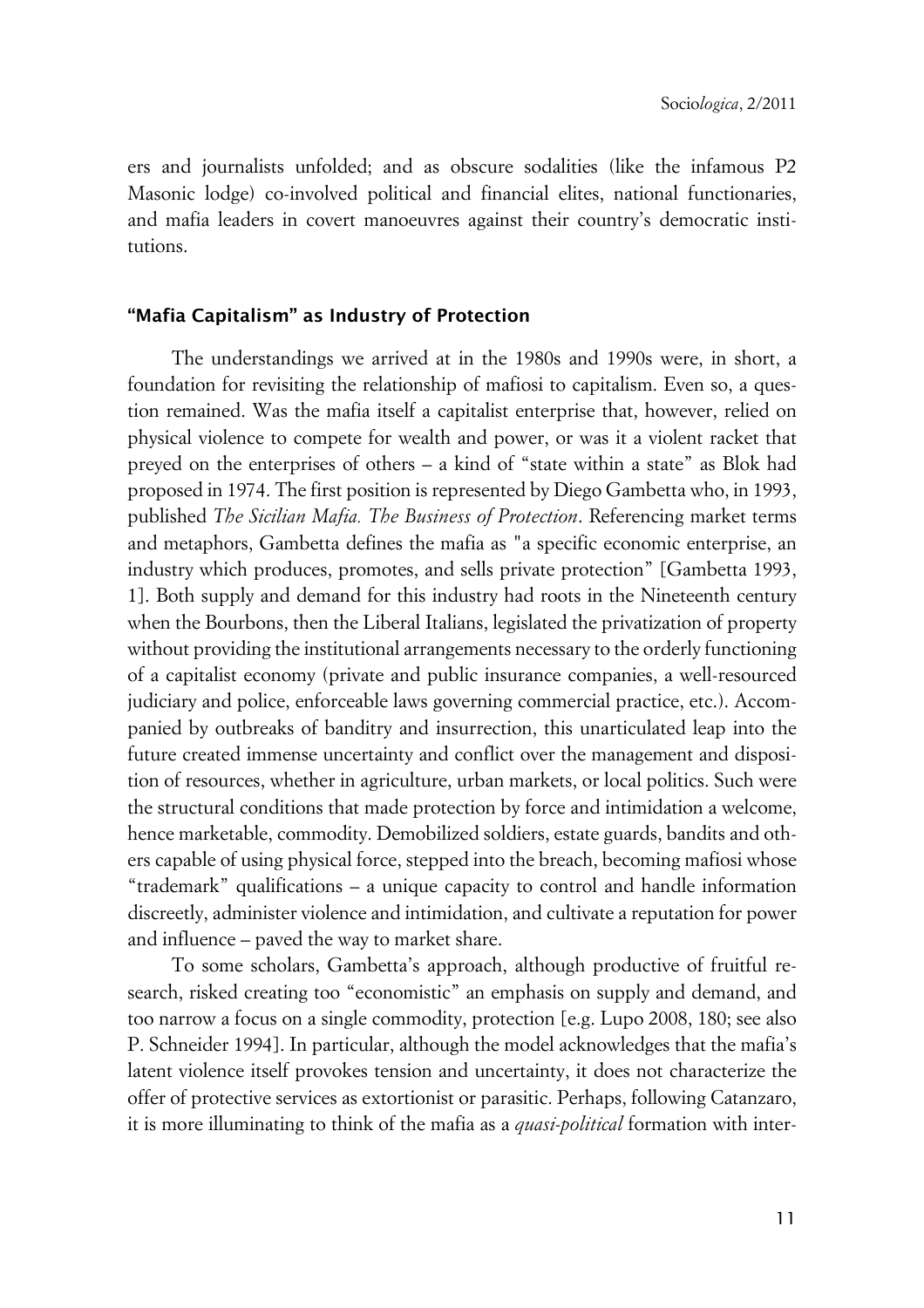mittent financing based on extorted prestations. Unlike a bandit or thief, the mafioso must maintain on-going social relations with his victims, so he presents himself as a protector. But this hardly obscures the fact that he is the menace as well, his capacity for violence being deployed to regularize a protection *racket* [see Catanzaro 1992; Catanzaro 1993; Catanzaro 1994; Gambetta 1994].

Whereas Gambetta presents mafiosi as "violent illegal protectors" [Gambetta 1993, 151], for Catanzaro they are "violent illegal aggressors." Charles Tilly [1985] located them on a continuum of state-making dating to the Seventeenth century when, in the context of merchant capitalism, centralizing organizations stepped up their claims to control the means of violence in a contiguous territory. Evoking banditry, piracy, and rivalrous mafia gangs as models, Tilly characterized the emergent nation states as large-scale protection rackets with legitimacy; by implication, the mafia gangs were "state-like."

Continuing to weigh these positions, we have ourselves come to appreciate the ambiguity – the "fine line" [Hill 2006, 19-20] – that exists between protection (the provision of genuinely desired services) and extortion (the exaction of a price for services unwanted or bogus.) This includes relationships that begin with a reciprocal exchange but evolve into something coercive: at first recipients pay up willingly but increasingly they do so because they fear reprisals (even if this fear is not admitted.) The recent appearance of the *Addio Pizzo* social movement in Palermo suggests that, for a significant swath of Sicilian civil society, and of local businesses, the mafia's payment-for-protection system both adds to the cost of doing business and obstructs the healthy development of legitimate policing. Nor is the disposition of *pizzo* revenues benign; local bosses either channel them into a safety net for the families of incarcerated killers, invest them in the "piloted" cartels of the construction industry, or use them to underwrite partnerships that traffic drugs.

But does this, then, disqualify our treatment of the mafia as a kind of capitalist enterprise? After all, legitimate capitalist firms are also, often, "political" and sometimes "parasitic." They influence elections through large contributions to political campaigns; influence policy through enormous investments in media and lobbying; influence the judicial system through costly, crackerjack lawyering; and, through aggressive and manipulative advertising, influence consumers to purchase things they do not "need" and that might possibly harm them. Again, an analytic continuum of organizational forms would seem appropriate.

The literature on mafia-like formations in other countries – specifically Japan [Hill 2006], post-Soviet Russia [Varese 2001], and Hong Kong [Chu 2000], has further nourished our ideas about "mafia capitalism." Influenced by economic analyses of organized crime in the United States [e.g. Reuter 1987], and especially by Gam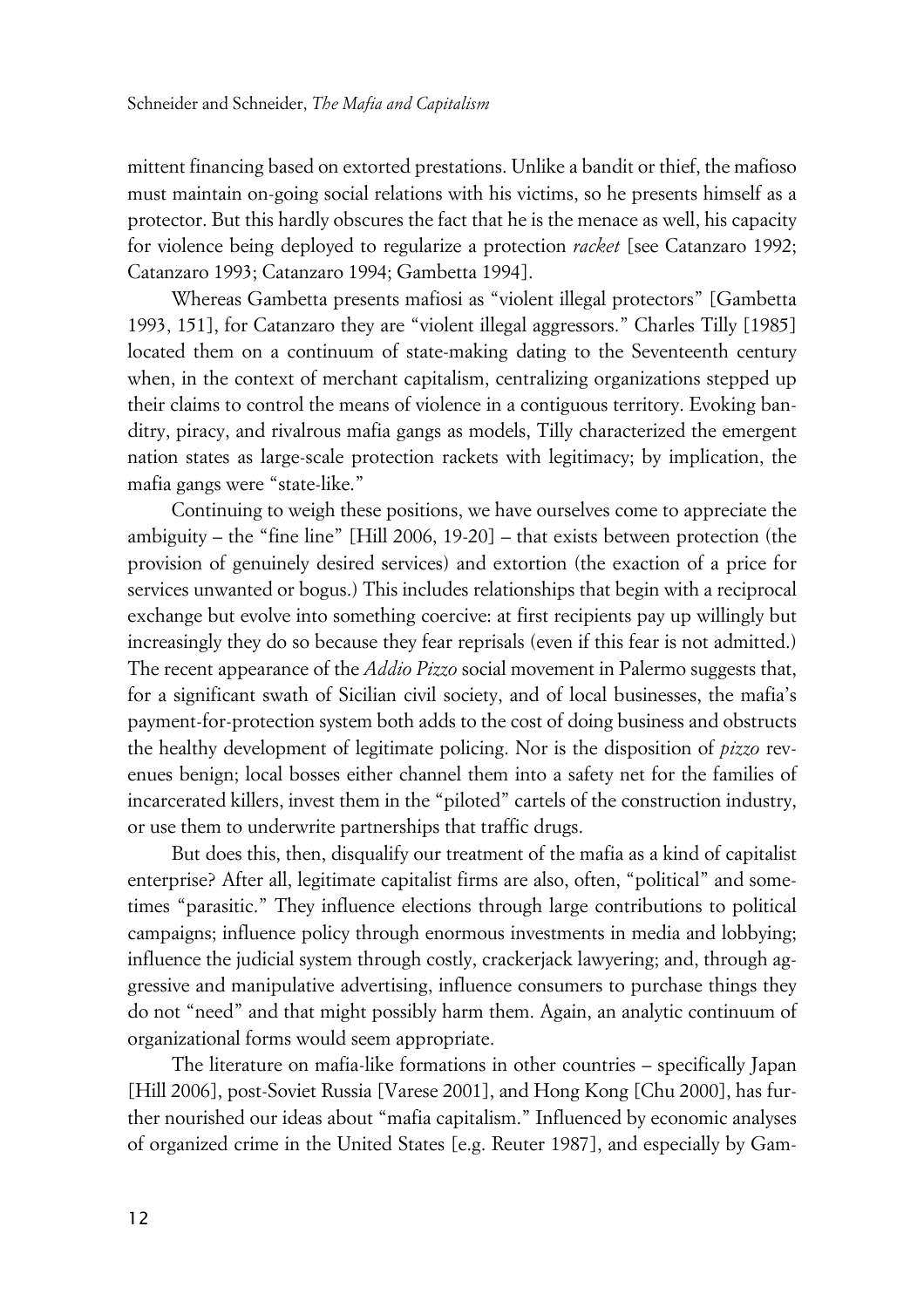betta, these works reserve the label "mafia" for a particular variant of organized crime, the one that specializes in the provision of "criminal protection," sometimes glossed as "extralegal governance," to a range of illegal and legal businesses.

Following Gambetta, Federico Varese attributes the post-Soviet Russian mafia to historical processes similar to those of Nineteenth century Sicily: the abrupt privatization of resources in the absence of a supportive institutional matrix. Also like Gambetta, he acknowledges that mafias engage in "the forced extraction of resources in exchange for services not provided," but rejects extortionist behaviour as a defining characteristic. Multiple Russian businesses genuinely engage with reputed mafiosi in order to ward off theft, police harassment or, indeed, the extortion of others. Many willingly pay for muscular help with loan collection, enforcing informal credit arrangements, scaring off competitors, settling disputes, and intimidating customers and trade unionists. Interventions to supply disciplined labourers or find jobs for unemployed clients are also welcome [Varese 2011, 5-6]. In effect turning Tilly inside out, Varese argues that protection is a "natural monopoly;" both states and mafias demand more for their protective services "than it costs to produce them." Yet in neither case does it follow that "the service provided is bogus" [*ibidem*, 203, n. 10].

Varese understands mafias to be more state-like than firm-like, their members to behave less like entrepreneurs than state-makers or politicians. This is not because they act in predatory, menacing ways, however, but because their reputation for such behaviour is necessarily territorial. Through a series of contrasting case studies between successful and unsuccessful examples of mafia transplantation, his latest book, *Mafias on the Move. How Organized Crime Conquers New Territories* [Varese 2011], argues that mafiosi, unlike many business executives, do not migrate unless driven to do so by circumstance: police surveillance, pending prosecution, internal disputes and gang wars, or as the unintended consequence of state mandated relocation [*ibidem*, 190-191]. Remaining in place enables them to keep an eye on each other, apprehending and punishing misappropriations of capital, embezzlement, or rogue pursuits that attract police attention. They are also heavily dependent on local knowledge – collecting reliable information, engaging in gossip and communication – and on extensive networks of friends and accomplices, many in the political and criminal justice systems, who must be cultivated through memorable face-toface encounters, among them transgressive events like the banquets described above. Most important, a locally honed reputation for violence makes it possible to menace others without actually always engaging in violent acts; victims, knowing the score, tend to comply. Varese cites Peter Reuter's observation that reputations are built through witnesses to aggression – a chain that is broken with distance – and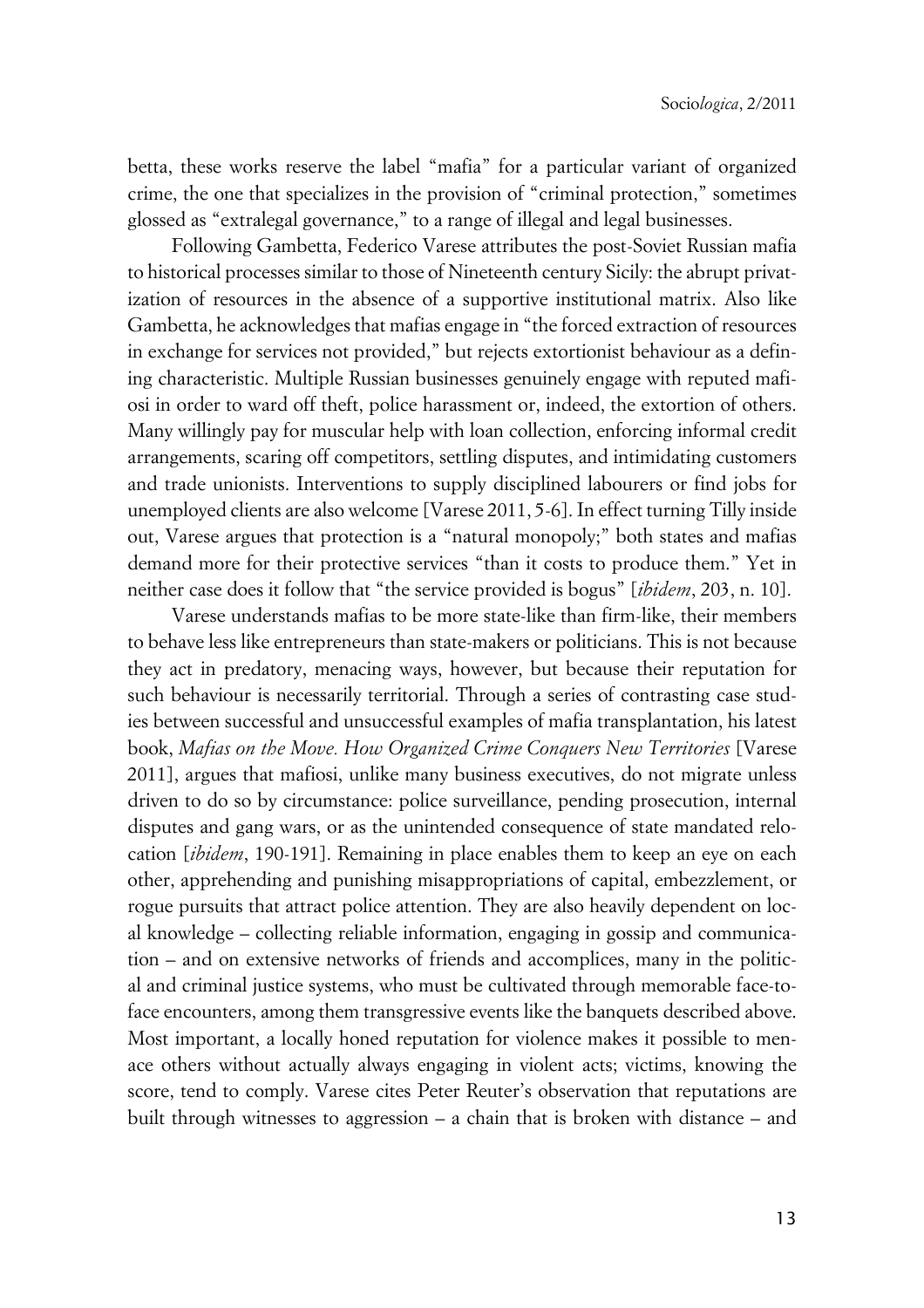Machiavelli's teaching that "the Prince has to reside among his people" [*ibidem*, 14, 81].

Varese's case studies include a reconstruction of the Sicilian mafia's transplant to the United States. Here, in the "core" of industrial capitalist development, "sellers of protection" have long helped entrepreneurs damp down competition, recruit labourers, and manipulate unions, in some cases gaining control of them. According to task forces on "racketeering" in New York City [see Hill 2006, 8], the most affected enterprises are in dry cleaning, trucking, garment making, stevedores, construction, garbage collection, and the wholesale distribution of meat, fish, and poultry. Reuter's widely cited work on the "economics of intimidation" proposes the following as general characteristics of such "vulnerable industries:" multiple small business units, a high proportion of costs devoted to labour, low profit margins, minimal product diversification, high failure rates and what we might summarize as demographic pressure: low barriers to entry with many entrepreneurs competing to overcome them. For the construction industry, vulnerability to delays in the delivery of manpower or materials, is especially crucial [Reuter 1987].

Enter mafiosi with their reputation for muscle who initiate and enforce not so much monopolies as cartels (flaunting anti-trust laws). With profits distributed to multiple players, cartel formation has been a successful and enduring way to stabilize the industries in question. That these industries were often owned by migrant ethnic minorities of the same background as the racketeers would seem to have facilitated this outcome [*ibidem* 1987, 2-5].

Studies of Japan and Hong Kong also identify legitimate industries in which racketeers have shaped cartel formation, drawing attention to a broadly similar dynamic. Chu's study, for example, emphasizes aspects of the mafia-infiltrated Hong Kong film industry that are quite reminiscent of Reuter's analysis. In Tokyo and other mega-Japanese cities, the entertainment industry in general – its bars, nightclubs, and restaurants – fit the pattern. Hill, an authority on the *Yakuza*, notes how protectors with a reputation for violence enhance their clients' market share by removing abusive customers, keeping an eye on potential embezzlers, collecting debts, intimidating suppliers, and so on. Equally familiar is the role protectors play in the construction industry: mafiosi supply squadrons of labourers to the right place at the right time while undermining the unionization of labour They prevent sabotage, theft, and delay; settle disputes and collect debts; enforce extra-legal agreements and suppress competition [Hill 2006, 22-27].

But Hill also explicitly links mafia formation in Japan to the demand for protection in illegal or illicit industries, an emphasis that informs his definition of a mafia as "a set of firms that provide extra-state protection to consumers in primarily, but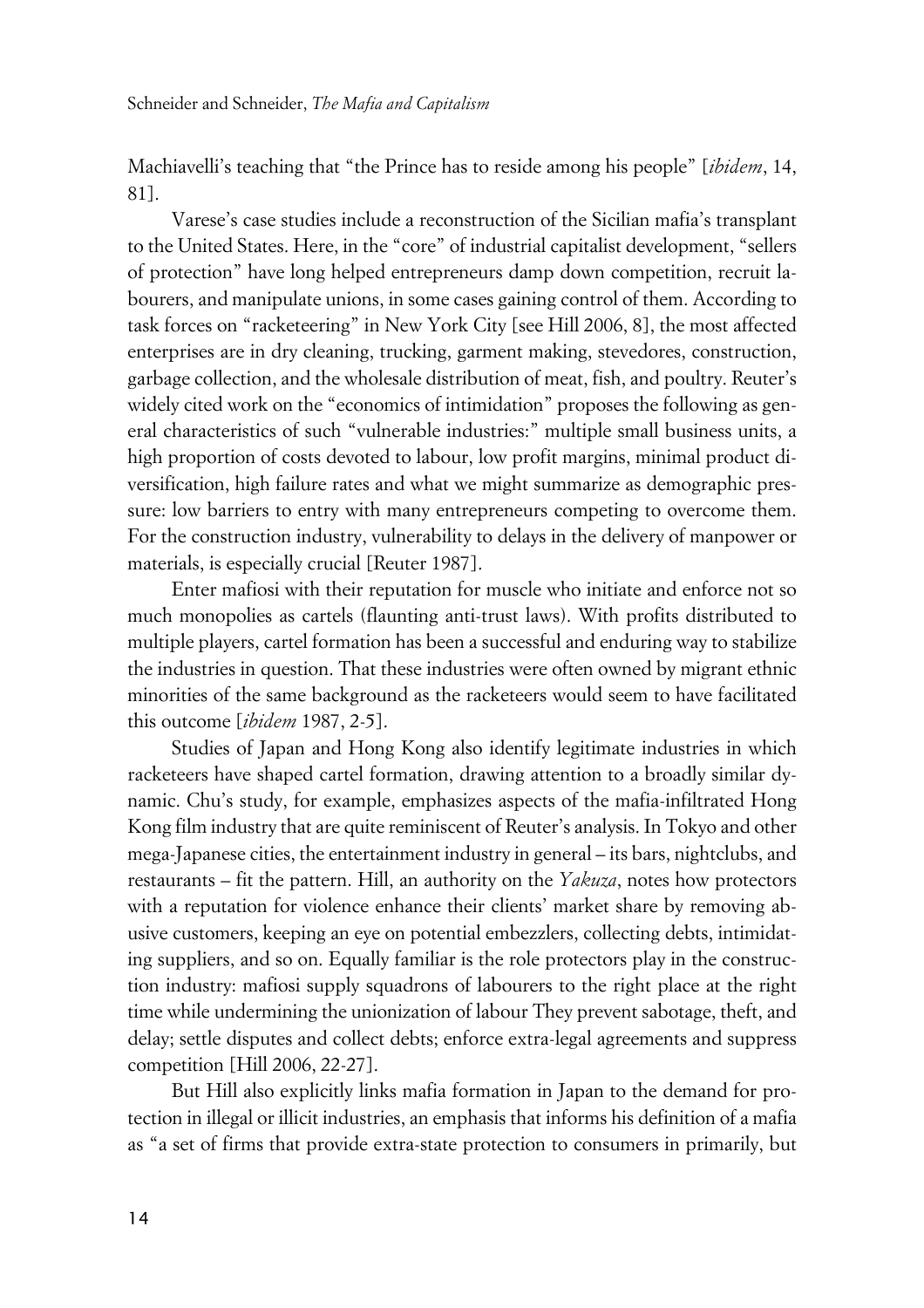not exclusively, the illegal market sector" [*ibidem*, 10]. The word "underworld" is deployed to convey this claim. Underworld "denizens," who also compete for market share, lack the legal means to guarantee property rights; enforce contracts; keep their customers, employees and suppliers in line; and ward off predatory competitors. Nor can they squander the time and risk of "tracking down cheats and breaking their legs" on their own. Such an effort would make doing business "far more costly, violent, and inefficient than it need be" [*ibidem*, 11]. No wonder that, in Japan, illegal gambling was, historically, a critical element in the emergence and consolidation of Yakuza gangs or that, even more dramatic, the American Mafia owes its development primarily to the prohibition of alcohol from 1920 to 1933 – in Hill's words, "to the root and branch transfer of a formerly legitimate industry to the criminal economy" [*ibidem*, 14].

 This interpretation of mafia power in the United States is hardly new. Like Lupo, in his comprehensive study *Quando la mafia trovò l'America* [Lupo 2008], and following the investigations of Mike Dash [Lupo 2007; Lupo 2009], Varese cites the early Twentieth century presence of serious rackets in New York City, organized by mafioso immigrants from Sicily. Cartels were formed in the poultry business, labour leaders were intimidated, and Lucky Luciano exerted control over 80 brothels [Varese 2011, 106-115]. With Prohibition, however, "an illegal market estimated to be worth some two billion dollars a year was born overnight." Among other explosive new opportunities, mafia brokers, independent of bootleggers and purchasers (mainly saloon keepers), defended both parties against broken promises, making a great deal of money. Revenues also accumulated from protecting illegal distilleries, and the trucks, cars, and boats that carried the forbidden cargo. Such was the context in which mafia "families" multiplied and began to consolidate across a vast urban geography, taking in not only the great ports of early Sicilian immigration – New York, New Orleans – but cities across the Midwest and West, not to mention Tampa and Miami [*ibidem* 117-122; see also Critchley 2008; Deitche 2005; Deitche 2009; Lupo 2008; Raab 2006; Ragano and Raab 1994; Santino and La Fiura 1990].

The trajectories of the Yakuza and the American mafia suggest that, in addition to the histories of an abrupt and chaotic privatization of resources that are so marked for Nineteenth century Sicily and post-1989 Russia – in addition, as well, to Reuter's assessment of the demographic and economic aspects of racketeering in immigrant communities – there is a need to theorize another major vector of mafia capitalism: the suddenly expanded marketing of morally problematic commodities – prostitution, gambling, alcohol, and drugs are most frequently cited. When this takes place in contexts of cultural encounter, associated with capitalism's mobilization of immigrant labour and reach for global resources, some segments of society end up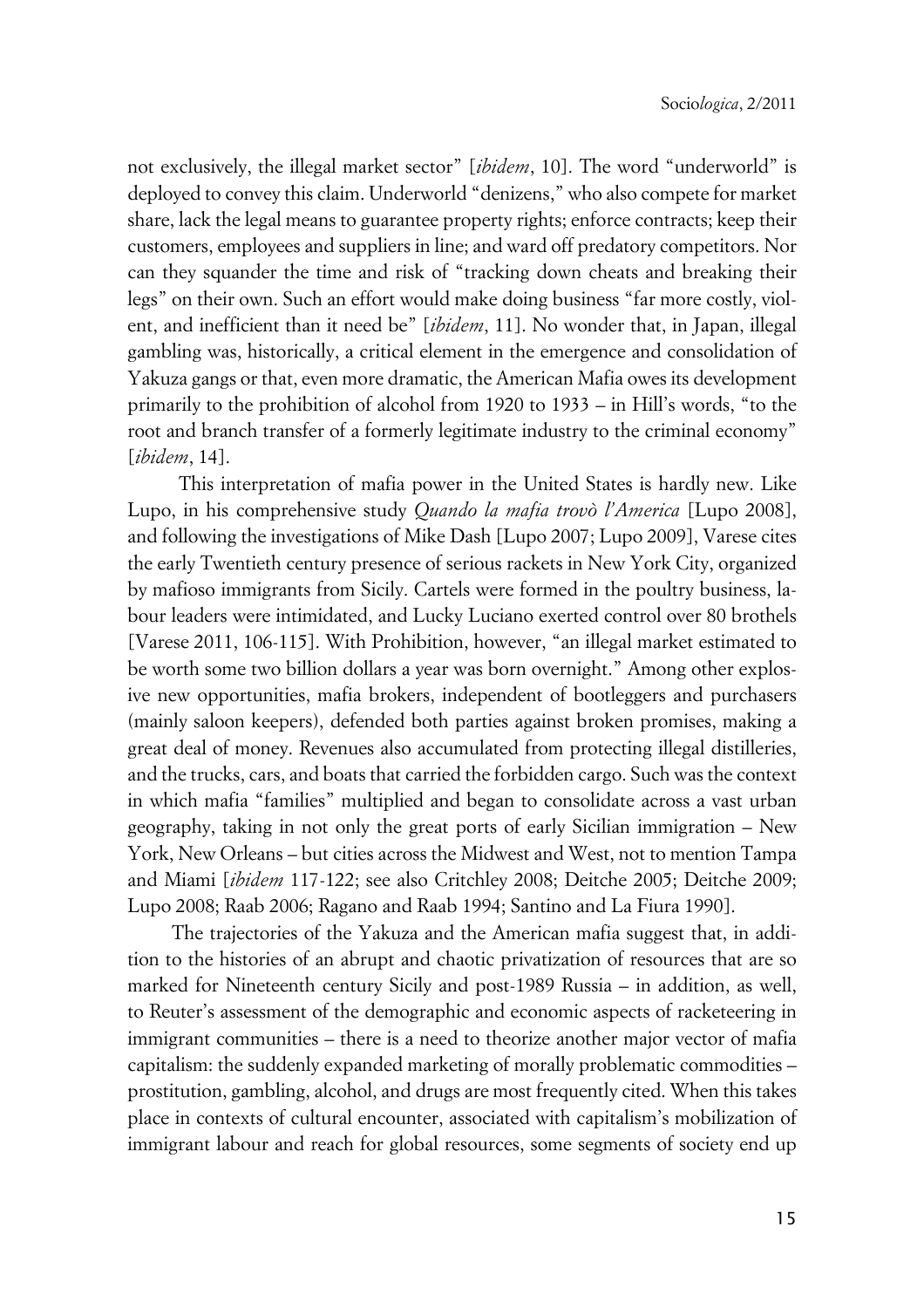agitating for regimes of prohibition or strict regulation that, however, cannot possibly enjoy a wide consensus. As Hill writes, the "criminalization of goods and services that some politicians or voters deem immoral or harmful but that others consider desirable may be counterproductive;" excluding legal entrepreneurs, it "generates even greater revenues to the criminal world" [Hill 2006, 15-16; see also Nadelmann 2008].

## **xLooking Ahead**

In this essay, we have revisited our changing perspective on the relation of the mafia to capitalism. Initially we were enchanted with the Hobsbawm thesis that assimilated mafiosi to "social bandits" who, although criminalized by laws that favoured propertied interests, were protected by peasant communities engaged in resisting those same interests. Living in Sambuca, "*la piccola Mosca*," in the mid-1960s, reading *L'Ora* and other publications of the Sicilian Left, observing how local mafiosi and others corrupted the Land Reform law of 1950, and the real estate and construction industries of Sicily's rapidly growing cities, made us sympathetic to Blok's questioning of the social bandit concept. Subsequent Palermo-based research in the 1980s and 90s reinforced our evolving view of the mafia as integral to capitalist development, even if its "trademarked" means of production, the capacity of its members to exercise physical violence, contrasts with capitalists' general tendency to cede this capacity to the state. Finally, reading about mafias outside of Italy has broadened our interest in the specific historical processes that bring "mafia capitalism" to the fore.

Based on Sicily's chaotic, bandit-infested experience of privatizing land and commoditizing labour in the Nineteenth century, Gambetta has emphasized one set of processes. Research on Russia after 1989, conducted by Varese and influenced by Gambetta, suggests the wider applicability of this dynamic. But other trajectories are not thereby precluded. For example, in immigrant or other communities that are marginal to state authority, mafia muscle might be applied to organize cartels in capitalist enterprises that are both easily entered and demographically over-subscribed. Perhaps the most compelling vector of mafia formation resides in the impossible-toenforce regulation of markets for morally controversial substances and activities like gambling, alcohol and drugs. In attempting to reconstruct these and related processes – and the complex ways they intersect – we hope not only to advance our case for the usefulness of the concept "mafia capitalism," but also to enrich and further complicate our own ideas about capitalism overall.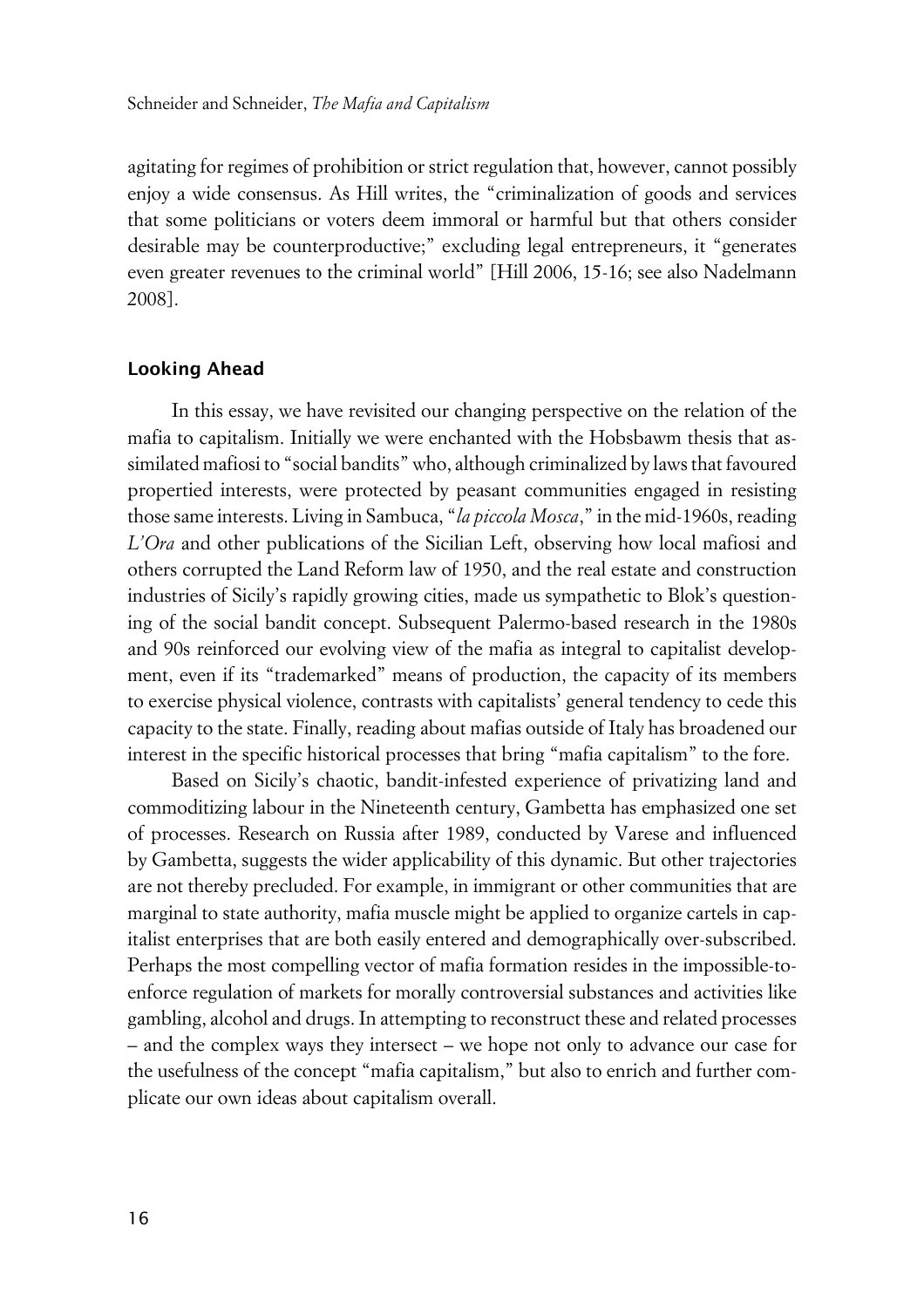## **xValue Commitments and Studying the Mafia**

During our first days in Sambuca we accompanied a PCI organized "symbolic occupation" of an abandoned feudal estate during which peasants from several towns marched on muleback across the countryside to converge on the *feudo* that the Party argued should be subject to the new land reform law. As we plodded along on foot, a peasant rode up to us and shouted, "What do you think of that dirty Rockefeller/Ford war in Vietnam?" We answered that back in the States we had fought to protest that war. He turned and rejoined the procession, and it was only later that we got to know him and his family well.

During our first years in Sicily, at a meeting of the regional PCI Control Commission in Palermo, a party functionary said to me (Peter), "Either you are a comrade (*compagno*) or you're a spy!" After I told him that I was neither a party member nor an anti-communist, he said I was anyway welcome to sit in on the meeting. Later he asked if I could help him get in touch with his son who lived in the U.S., but had not written in a long time.

Brief excerpts of our first book, *Culture and Political Economy in Western Sicily* [1976] were translated and published in Sambuca's newspaper. During our visit the following year a local priest and friend asked us, "Are all American sociologists Marxist?" (He was a leader of the local Christian Democratic party.)

Most American sociologists were not Marxist, but like many social scientists in the 1960s we were strongly influenced by Marx's analytic categories, his approach to the history of capitalist institutions, his analysis of class formation and class relations, and what we took to be a Marxist epistemology – a nuanced understanding of the relationship between cultural codes and material conditions. As noted above, our politics as graduate students – we helped to create the first anti-war teach-in, held at the University of Michigan in 1965 – clearly influenced our decision to study a peasant community and its transformation. Indeed, we reluctantly postponed our political involvement in the States, in order to begin our post-doctoral field research in Italy. We were, in other words, left-wing humanist scholars who placed their faith and hope in values that would promote universal equality of opportunity, a dignified living, political liberty, and freedom of thought and expression.

These are some of the utopian value commitments that took us to the field, and certainly influenced our choices of research projects and our approach to inquiry. We also carried professional anthropological values – not unrelated to our political commitments – rooted in American philosophical pragmatism, that postulates knowledge as a continual and dynamic exchange between theory and direct experience. Thus, in the years of living in Sicily, the people and the events that were our "subjects" were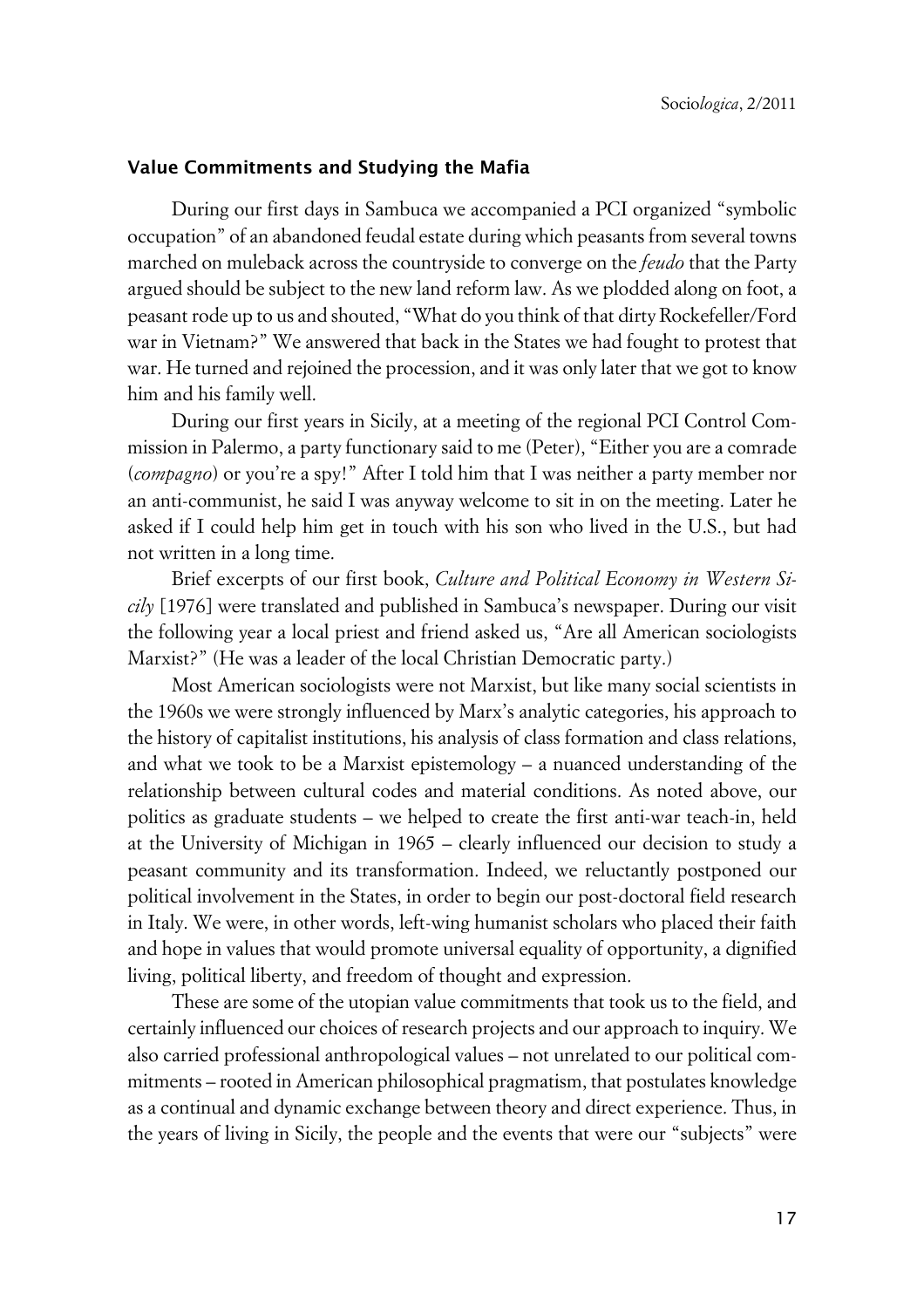in fact our teachers, and we were their students who quite literally were compelled to "change our mind."

## **References**

Alongi, N.

1997 *Palermo. Gli anni dell'utopia*. Soveria Manelli: Rubbettino.

Arlacchi, P.

1993 *Men of Dishonor. Inside the Sicilian Mafia*. New York: William Morrow.

Blok, A.

- 1972 "The Peasant and the Brigand: Social Banditry Reconsidered." *Comparative Studies in Society and History* 14: 495-504.
- 1974 *The Mafia of a Sicilian Village, 1860-1960. A Study of Violent Peasant Entrepreneurs*. New York: Harper and Row.

#### Catanzaro, R.

- 1992 *Men of Respect. A Social History of the Sicilian Mafia*. New York: The Free Press.
- 1993 "Recenti studi sulla mafia." *Polis* 7: 323-337.
- 1994 "Domanda e offerta di protezione nelle interpretazioni della mafia: una risposta a Gambetta." *Polis* 8: 465-468.

### Chu, Y.K.

2000 *The Triads as Business*. London, New York: Routledge.

Crisantino, A.

2000 *Della segreta e operosa associazione. Una setta all'origine della mafia*. Palermo: Sellerio editore.

## Critchley, D.

2008 *The Origin of Organized Crime in America. The New York City Mafia 1891-1931*. London, New York: Routledge.

#### Dash, M.

- 2007 *Satan's Circus. Murder, Vice, Police Corruption, and New York's Trial of the Century*. New York: Crown Publishing.
- 2009 *First Family. Terror, Extortion and the Birth of the American Mafia*. New York: Simon and Schuster.

## Deitche, S.M.

- 2005 *Cigar City Mafia. A Complete History of the Tampa Underworld*. Fort Lee, NJ: Barricade Books.
- 2009 *The Silent Don. The Criminal Underworld of Santo Trafficante Jr*. Fort Lee, NJ: Barricade Books.

Fentress, J.

2000 *Rebels and Mafiosi. Death in a Sicilian Landscape*. Ithaca and London: Cornell University Press.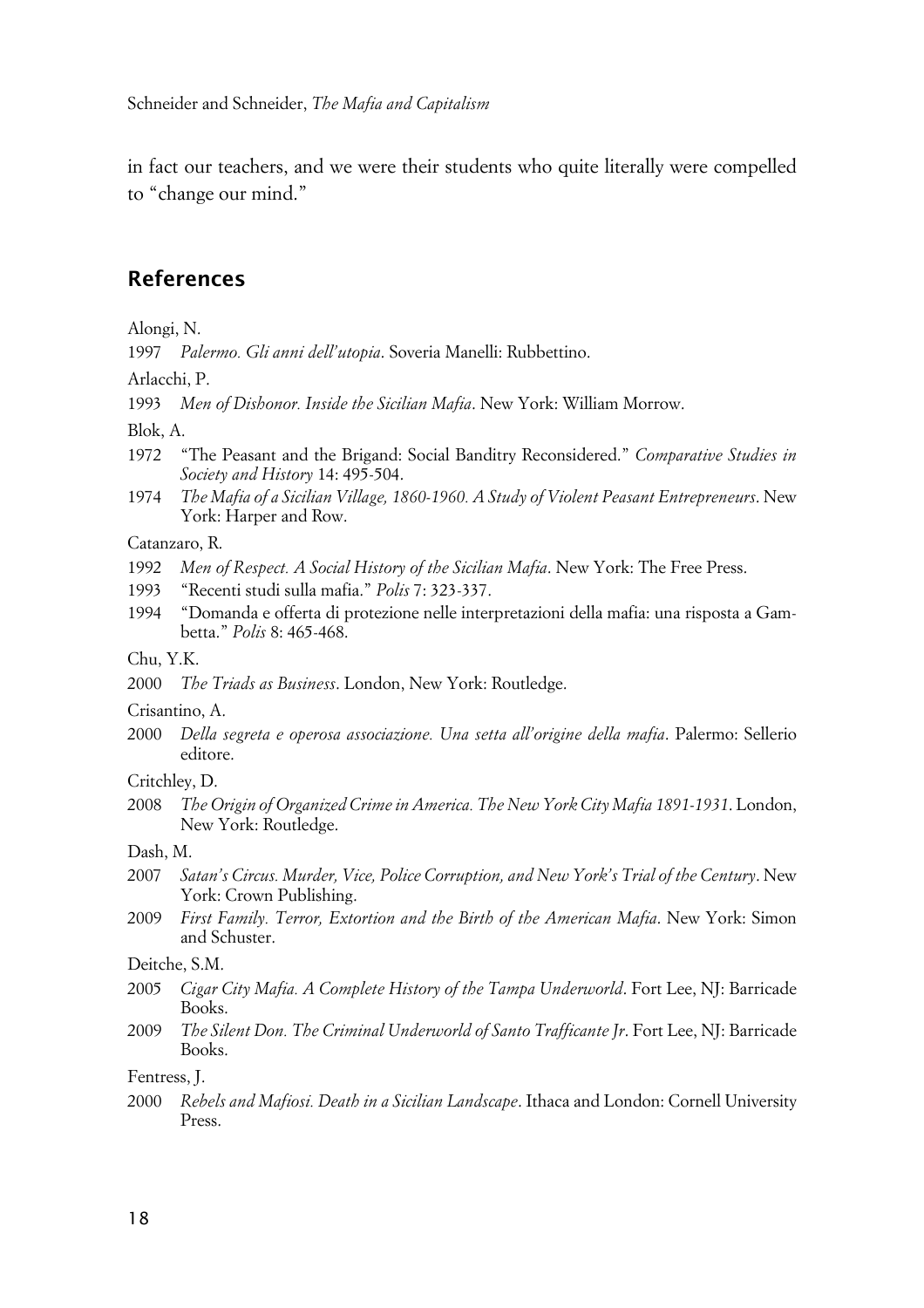Franchetti, L.

1925 *Condizioni politiche e amministrative della Sicilia*. 2nd ed. (originally published 1876.) Firenze: Vallecchi Editore.

Fiume, G.

1991 "Bandits, Violence and the Organization of Power in Sicily in the Early Nineteenth Century." Pp. 70-91 in *Society and Politics in the Age of the Risorgimento. Essays in Honor of Denis Mack Smith*, edited by J. A. Davis and P. Ginsborg. Cambridge: Cambridge University Press.

Gambetta, D.

- 1993 *The Sicilian Mafia. The Business of Protection*. Cambridge, MA: Harvard University Press.
- 1994 "La protezione mafiosa." *Polis* 8: 291-303.

Ganser, D.

2009 "Beyond Democratic Checks and Balances: The 'Propaganda Due' Masonic Lodge and the CIA in Italy's First Republic," Pp. 256-277 in *Government of the Shadows. Parapolitics and Criminal Sovereignty*, edited by Eric Wilson. London: Pluto Press.

Hess, H.

1998 *Mafia and Mafiosi. Origin, Power and Myth* (originally puiblished 1970). London: Hurst and Company.

Hill, P.B.E.

2006 *The Japanese Mafia. Yakuza, Law, and the State*. Oxford: Oxford University Press.

Hobsbawm E.

- 1959 *Primitive Rebels: Studies of Archaic Forms of Social Movement in the Nineteenth and Twentieth Centuries*. Manchester, UK: Manchester University Press.
- 1972 "Social bandits: reply (to Blok)". *Comparative Studies in Society and History* 14: 503-505.

Lupo, S.

- 1984 "Nei giardini della Conca D'Oro." *Italia Contemporanea* 156: 43-53.
- 1993 *Storia della mafia. Dalle origini ai giorni nostri*. Rome: Donzelli Editore.
- 2008 *Quando la mafia trovò l'America. Storia di un intreccio intercontinentale, 1888-2008*. Torino: Giulio Einaudi Editore.

Mineo, M.

1995 *Scritti sulla Sicilia*. Palermo: Flaccovio.

Montalbano, G.

- 1949 *Sul ordine pubblico in Sicilia*. Palermo: Pezzino.
- 1956 *La mafia è una piaga da estirpare*. Palermo: Grafiche A. Renna.
- 1964 "Mafia e banditismo politico in Sicilia, II." *Montecitorio*: 104-116.

Nadelmann, E.A.

2008 "Global Prohibition Regimes: the Evolution of Norms in International Society." Pp. 1-25 in *Transnational Crime*, edited by N. Passas. Aldershot: Ashgate.

Paoli, L.

- 1997 "The Pledge to Secrecy. Culture, Structure and Action of Mafia Associations." Ph.D. Dissertation, Department of Sociology, European University Institute, Florence.
- 2000 *Fratelli di mafia. Cosa Nostra e 'Ndrangheta*. Bologna: Il Mulino.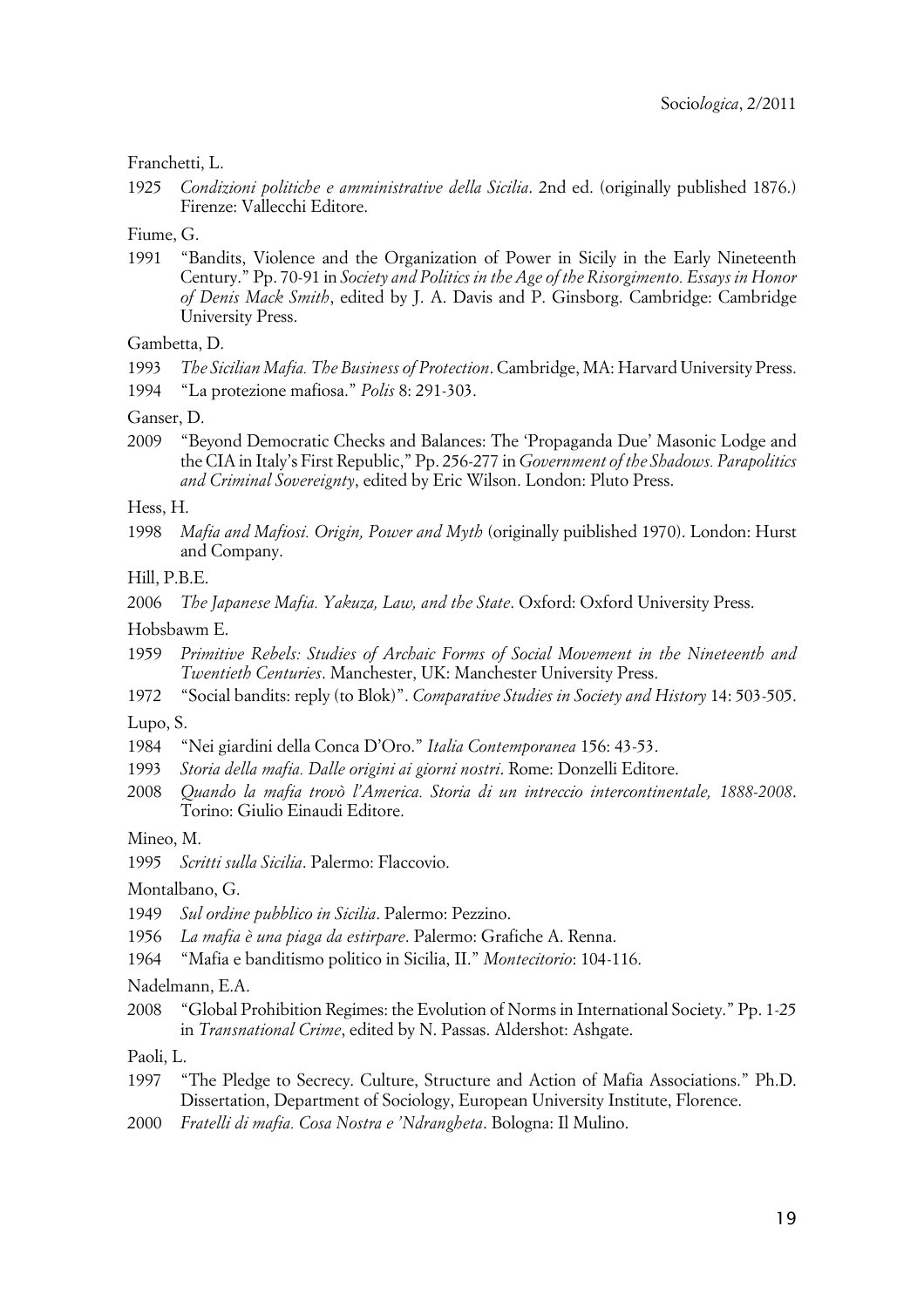Schneider and Schneider, *The Mafia and Capitalism*

#### Pezzino, P.

- 1992 *La congiura dei pugnalatori. Un caso politico-giudiziario alle origini della mafia*. Venezia: Marsilio.
- 1995 *Mafia: industria della violenza. Scritti e documenti inediti sulla mafia dalle origini ai giorni nostri*. Florence: La Nuova Italia.

## Raab, S.

2006 *Five Families. The Rise, Decline, and Resurgence of Americas Most Powerful Mafia Empires*. New York: St. Martin's Press.

Ragano, F., Raab, S.

1994 *Mob Lawyer*. New York: Charles Scribner's Sons.

Recupero, A.

1987 "Ceti medi e 'homines novi alle origini della mafia." *Polis* 1: 307-328.

### Reuter, P.

- 1987 *Racketeering in Legitimate Industries. A Study in the Economics of Intimidation*. Santa Monica, CA: The Rand Corporation.
- Rossetti, C.
- 1994 *L'attacco allo stato di diritto, le associazioni segrete e la costituzione*. Napoli: Liguori Editore.
- Santino, U.
- 1988 "The Financial Mafia. The Illegal Accumulation of Wealth and the Financial-Industrial Complex." *Contemporary Crises* 12: 203-243.
- 1997 *La democrazia bloccata. La Strage di Portella della Ginestra e l'emarginazione delle sinistre*. Soveria Mannelli: Rubbettino.
- 2000 *Storia del movimento antimafia. Dalla lotta di classe all'impegno civile*. Rome: Editori Riuniti.
- Santino, U., La Fiura, G.
- 1990 *L'impresa mafiosa. Dall'Italia agli Stati Uniti*. Milano: Franco Angeli.

Schneider, J., Schneider, P.

- 1976 *Culture and Political Economy in Western Sicily*. New York: Academic Press.
- 1996 *Festival of the Poor: Fertility Decline and the Ideology of Class in Sicily, 1860-1980*. Tucson, AZ: University of Arizona Press.
- 2003 *Reversibile Destiny. Mafia, Antimafia, and the Struggle for Palermo*. Berkeley and Los Angeles: University of California Press.
- 2011 "Gender and Violence. Four Themes in the Everyday World of Mafia Wives." Pp. 32-51 in *Mafia Movies. A Reader*, edited by D. Renga. Toronto, Buffalo, London: University of Toronto Press..

Schneider, P.

1994 "A review of Diego Gambetta, 'The Sicilian Mafia. The Business of Protection'. *Italian Politics and Society Newsletter* 42: 26-28.

Tilly, C.

1974 *Foreward*. Pp. I-XIV in *The Mafia of a Sicilian Village*, by A. Blok. Oxford: Basil Blackwell.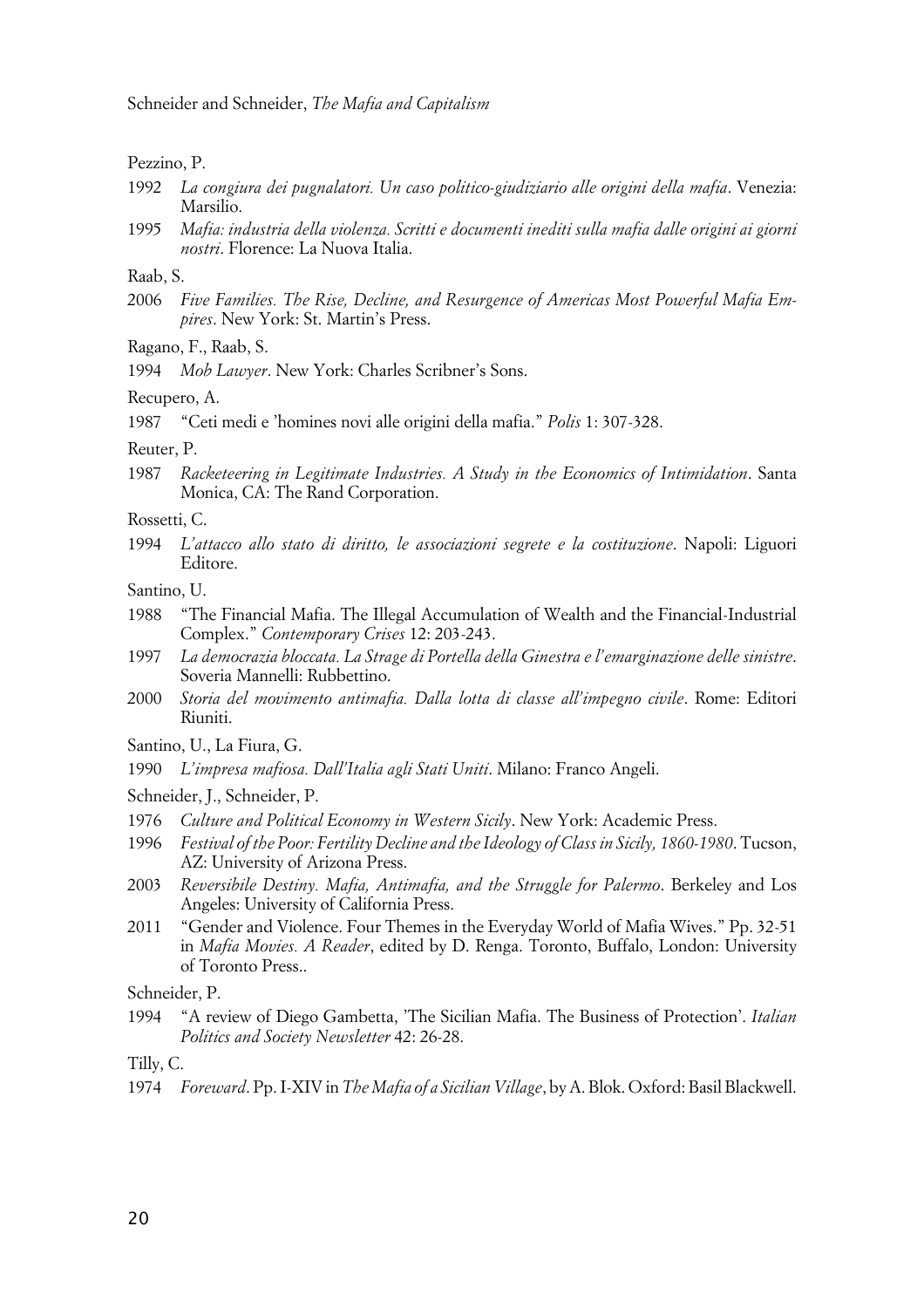1985 "War Making and State Making as Organized Crime." Pp. 169-192 in *Bringing the State Back In*, edited by P. B. Evans, D. Rueschemeyer, T. Skocpol. Cambridge: Cambridge University Press.

Wilson, E. (ed.)

2009 *Government of the Shadows. Parapolitics and Criminal Sovereignty*. London: Pluto Press.

Varese, F.

- 2001 *The Russian Mafia. Private Protection in a New Market Economy*. Oxford: Oxford University Press.
- 2011 *Mafias on the Move. How Organized Crime Conquers New Territories*. Princeton: Princeton University Press.